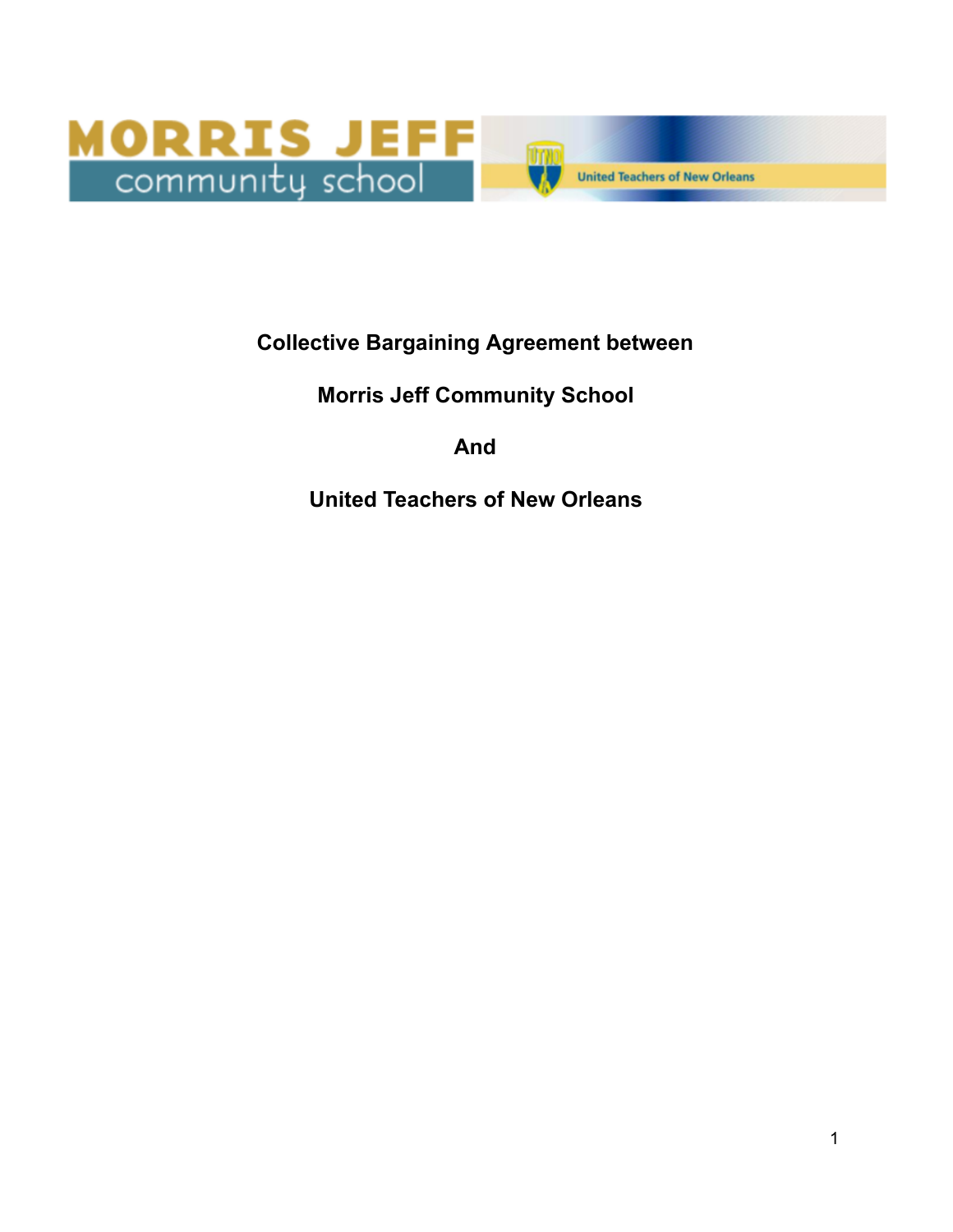# **Table of Contents**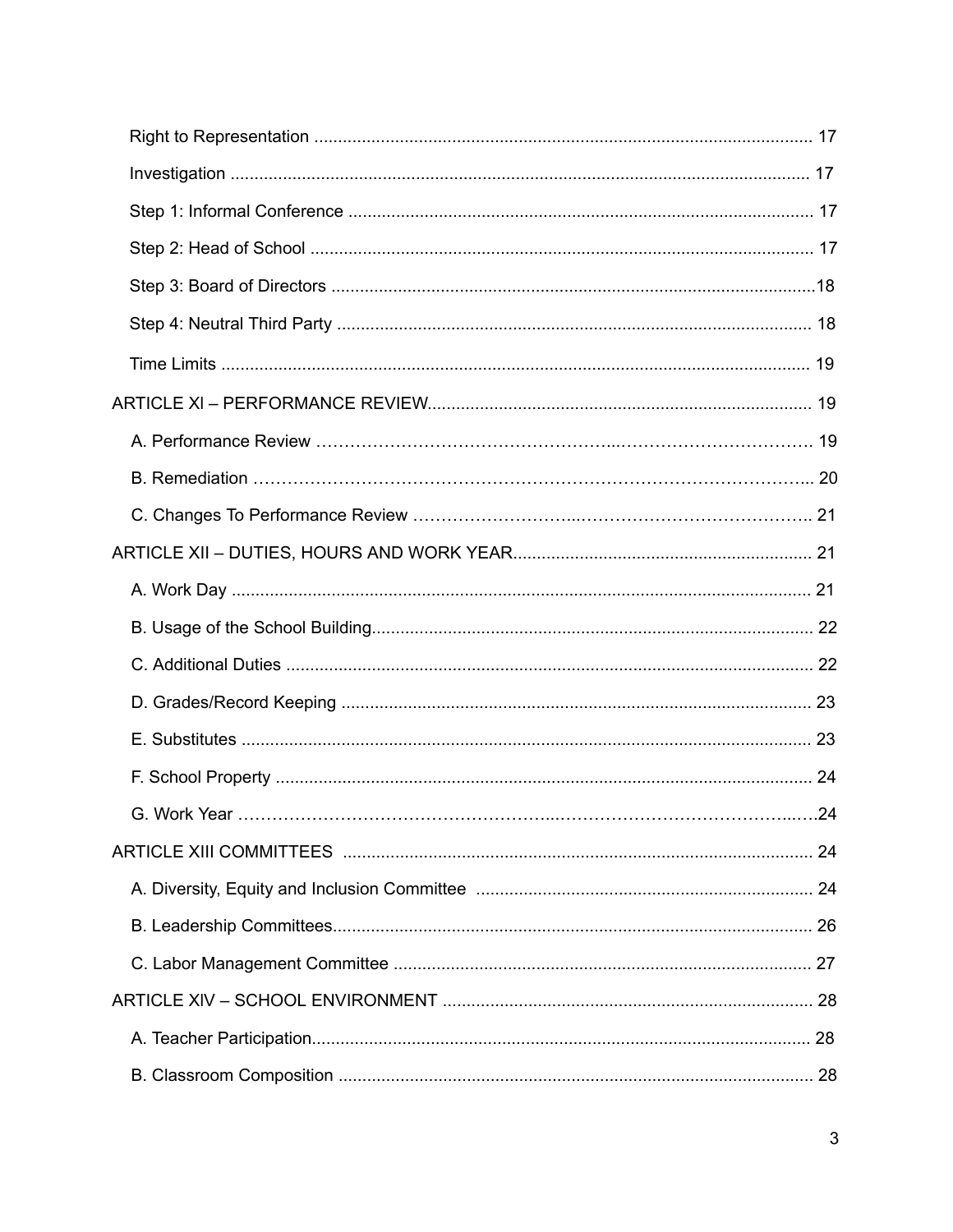| ARTICLE XVII - VACANCIES AND HIRING, RESIGNATION AND LAYOFF 32 |  |
|----------------------------------------------------------------|--|
|                                                                |  |
|                                                                |  |
|                                                                |  |
|                                                                |  |
|                                                                |  |
|                                                                |  |
|                                                                |  |
|                                                                |  |
|                                                                |  |

APPENDIX A - Salary Scale for Teachers

APPENDIX B - Salary Scale for Teaching Assistants

APPENDIX C -- Flat Rate Salary Scale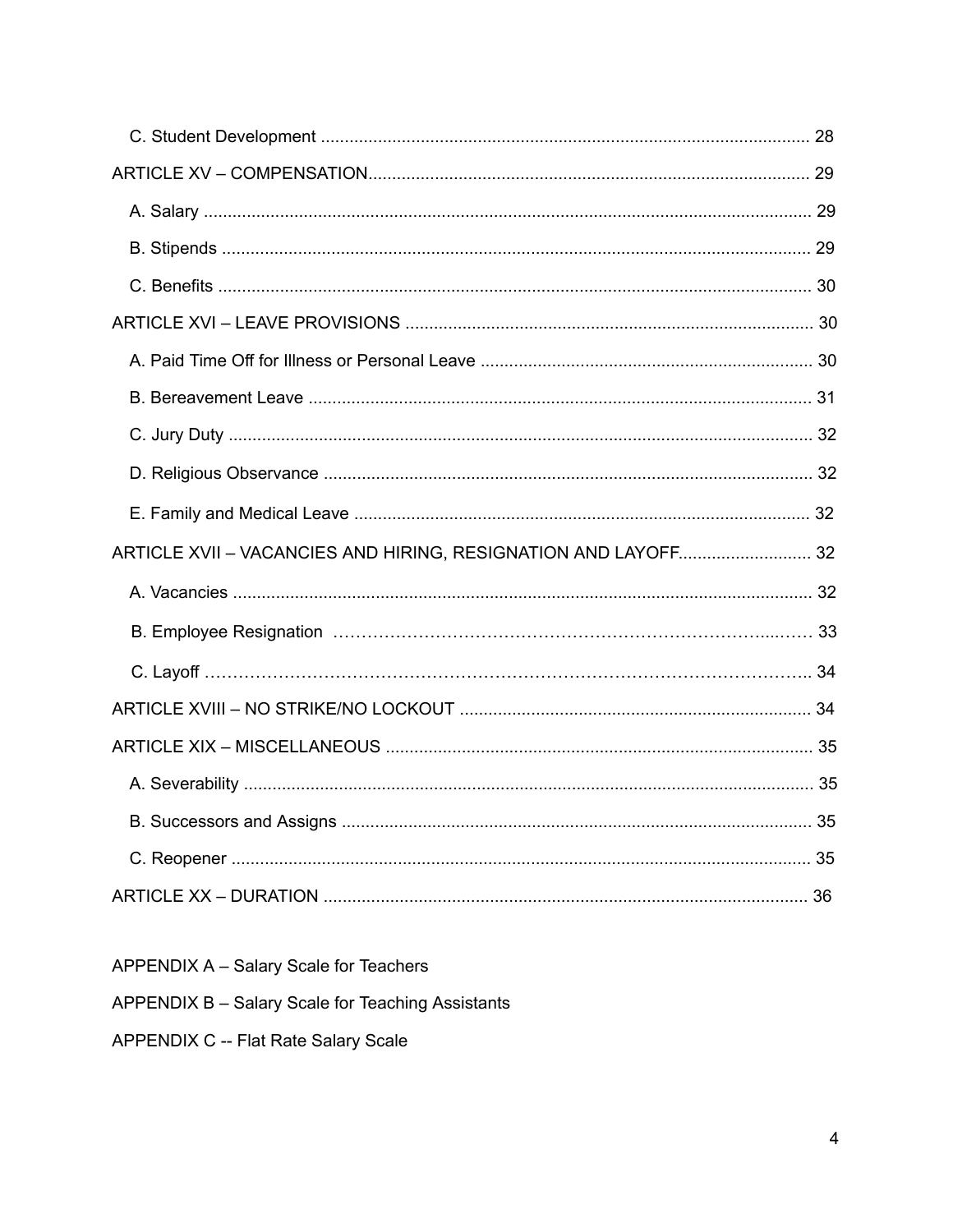#### **PREAMBLE**

To "offer an education that is a source of freedom and possibility for children" is no small task, and the Morris Jeff United Educators along with the United Teachers of New Orleans seek to work in partnership with the school administration and board to accomplish this goal. By providing the highest quality education to ensure all children achieve their maximum potential, MJUE/UTNO strives toward excellence through collaboration, consensus and long-term, solution-driven strategic planning. MJUE/UTNO aims to provide a paradigm for communication between teachers, administration, the board and community members of Morris Jeff Community School. In addition, MJUE/UTNO hopes to be a model in New Orleans of how teachers can have a voice that is valued in the growth, development and sustainability of a successful charter school.

Morris Jeff Community School can accomplish its goals of permitting students to "develop their talents fully, [and] become effective citizens in our democracy" through thoughtful, collaborative dialogue between educators, the administration and the board. The collective bargaining agreement will allow Morris Jeff students the best possible pathways to "attain the foundation they need to excel at high school, college, and beyond." By building a relationship between the union, the administration and the board, the Morris Jeff mission can be fully realized, implemented and achieved.

In keeping with the Morris Jeff core values, we agree to these essential agreements:

• To be open-minded to show respect and consideration for new and existing ideas and practices;

• To respectfully and honestly communicate;

• To trust that all parties are motivated by students' best interests; and

• To respect and value the differences between us.

#### **ARTICLE I –PURPOSE**

The purpose of this agreement is to promote a harmonious relationship between faculty and administration while seeking excellence for our students by establishing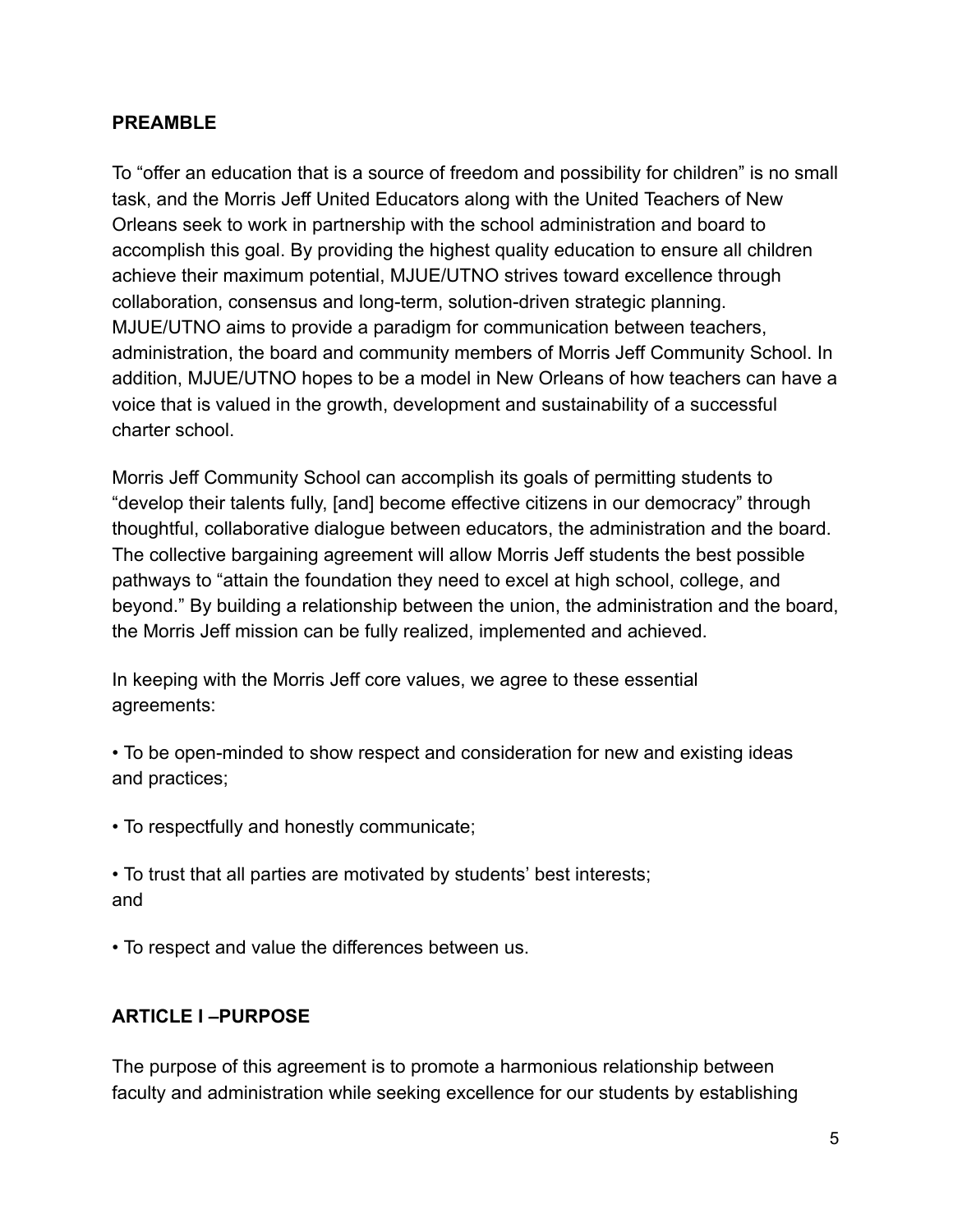methods, policies, procedures, and organizational structures that allow the parties to work collaboratively for the benefit of our students and the long-term health of Morris Jeff Community School.

## **ARTICLE II – AGREEMENT**

#### A. Parties

This Agreement ("the Agreement") is made and entered into this \_\_\_\_ day of January, 2020, by and between the Employer and Union. The "Employer" and the "School" shall be understood to be Morris Jeff Community School, and shall be referred to in this Agreement as "the Employer." The Union shall be understood to be the United Teachers of New Orleans, Local 527, LFT, AFT, AFL-CIO, the exclusive representative which together with its officers and representatives shall be referred to in this Agreement as "the Union," for the purpose of negotiating terms and conditions of employment for the professional bargaining unit defined herein.

#### B. Negotiations

The Employer and the Union acknowledge that during the negotiations which resulted in this Agreement, each party had the unlimited right and opportunity to make demands and proposals with respect to any subject or matter not removed by applicable law and from the area of collective bargaining, and the understandings and agreements arrived at by the parties after the exercise of that right and opportunity are set forth in this Agreement. Therefore, the Employer and the Union, for the life of this Agreement, each voluntarily waives the right, and each agrees that the other shall not be obligated to bargain collectively with respect to any subject or matter not specifically referred to or covered in this Agreement. No rights or obligations created by or arising out of, this Agreement shall survive its termination.

In the interest of conducting more efficient negotiations and other Union-Employer interactions, the Union and the Employer agree that each will send no more than ten (10) representatives to any future in-person meetings(s) during which the terms and conditions of the Employees' employment or any individual Employee's employment, are discussed or negotiated.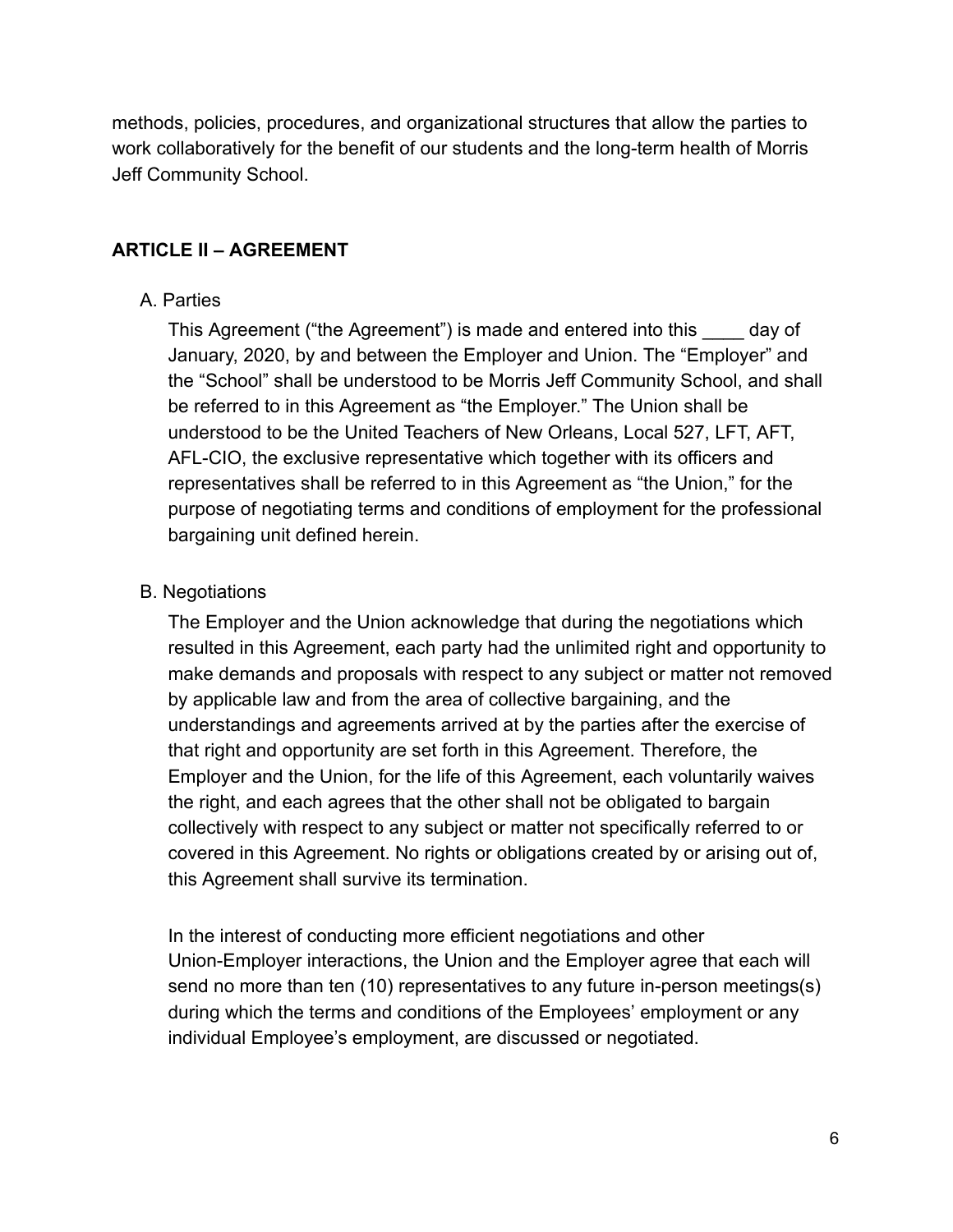C. Entire Agreement

This Agreement shall constitute the entire contract between the Employer and the Union and shall supersede and replace all other obligations or agreements, whether written or oral, expressed or implied between or concerning the Employees and the Employer, except as otherwise expressly and specifically provided in this Agreement. No amendment, modification, or addition to this Agreement shall be effective unless it is reduced to writing and duly executed by the parties.

No one or more provisions of this Agreement may be interpreted to provide a meaning not expressly set out in this Agreement or to deny the Employer the right to do anything not forbidden by the Agreement in specific language.

## **ARTICLE III – RECOGNITION**

## **A. Bargaining unit employees**

The Employer recognizes the United Teachers of New Orleans, Local 527, LFT, AFT, AFL-CIO ("UTNO") to be the exclusive collective bargaining agent for all School employees in the following classifications: Teachers, Teaching Assistants, and Professional Student Support Staff. Professional Student Support Staff includes the following positions: Librarian, Nurse, Speech Therapist, Disciplinarian Assistant and School-based Substitute Teacher (hereinafter "Employees").

## **B. Non-bargaining unit employees**

All administrative, supervisory, managerial, clerical, maintenance, guards/security, confidential and temporary employees, short-term substitute teachers, and any other employees not specifically described in the foregoing paragraph, as well as any independent contractors who are employed by other entities and assigned to the School, are expressly excluded from the unit that is represented by UTNO. The excluded group includes but is not limited to the following positions:

- 1. Head of School;
- 2. Principals and Assistant Principals;
- 3. Directors of Finance, Communications, Development, Elementary, Middle School,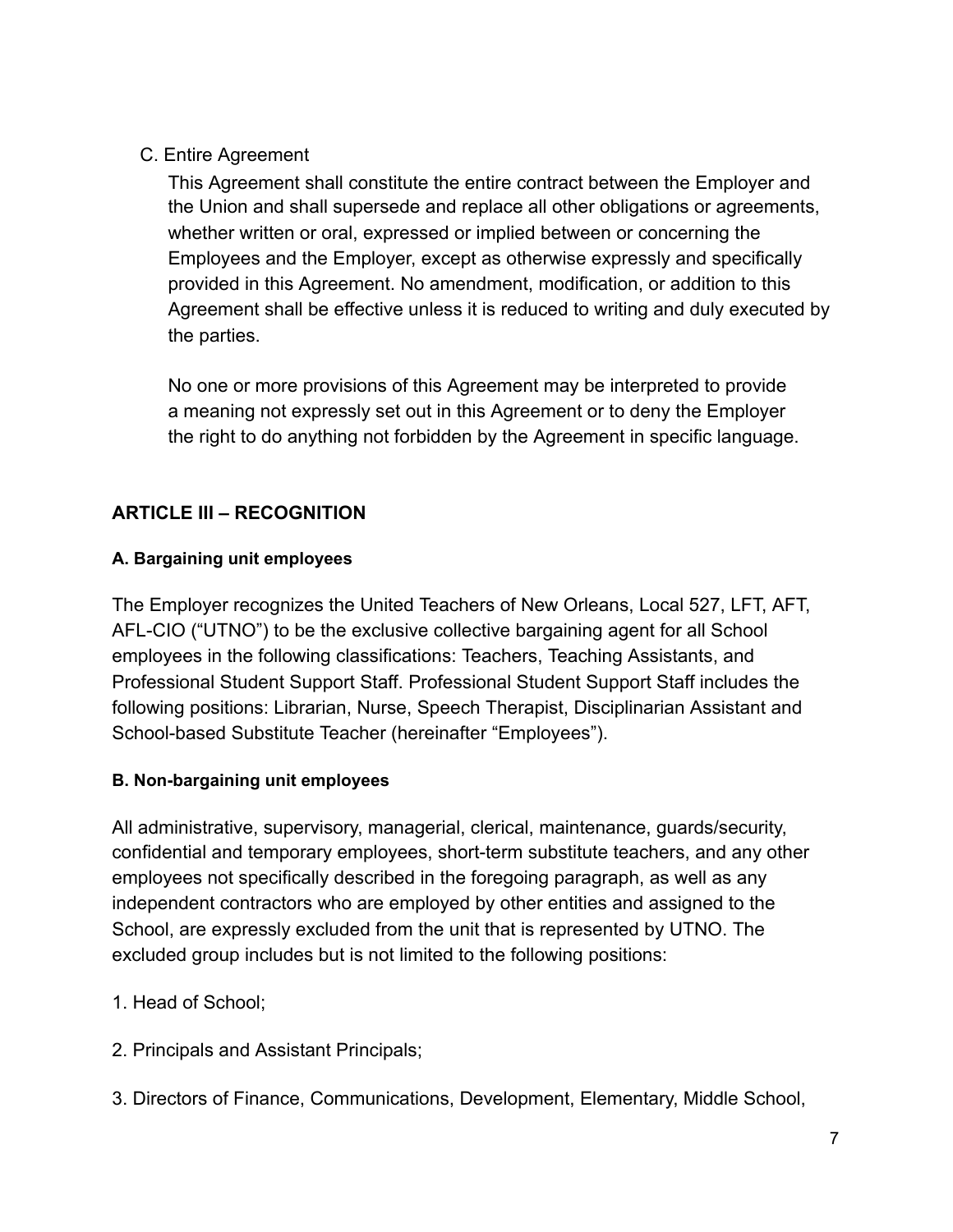Student Support Services, Counseling;

4. Dean of Students;

5. Coordinators (PYP, MYP, DP, TAP, 504/RTI);

6. Assistant Dean of Students;

7. Managers (Operations, Data, Technology, Accountant);

8. School Secretary.

### 9. Temporary Employees

A temporary employee is one who is hired for an academic school year or less and is so informed at the time of hire. Typically, a temporary employee is one (a) who is hired to perform duties related primarily for a special project, or (b) who is hired primarily to replace an employee who is on vacation or leave of absence. An employee may be rehired as a temporary employee for a second academic year and retain the temporary status.

## **C. Exceptions Regarding Certain Bargaining Unit Employees**

In recognition of differences in compensation and duty requirements for Employees who are employed in the position of school nurse or speech therapist, these Employees shall not be governed by several provisions of this contract, provided that they have received alternate terms in writing and have agreed in writing to the same. Specifically, they may agree to alternative terms for:

Article XII Duties, Hours and Work Year

- A. Work Day
- C. Additional Duties
- E. Substitutes

Article XV Compensation

Appendices A, B and C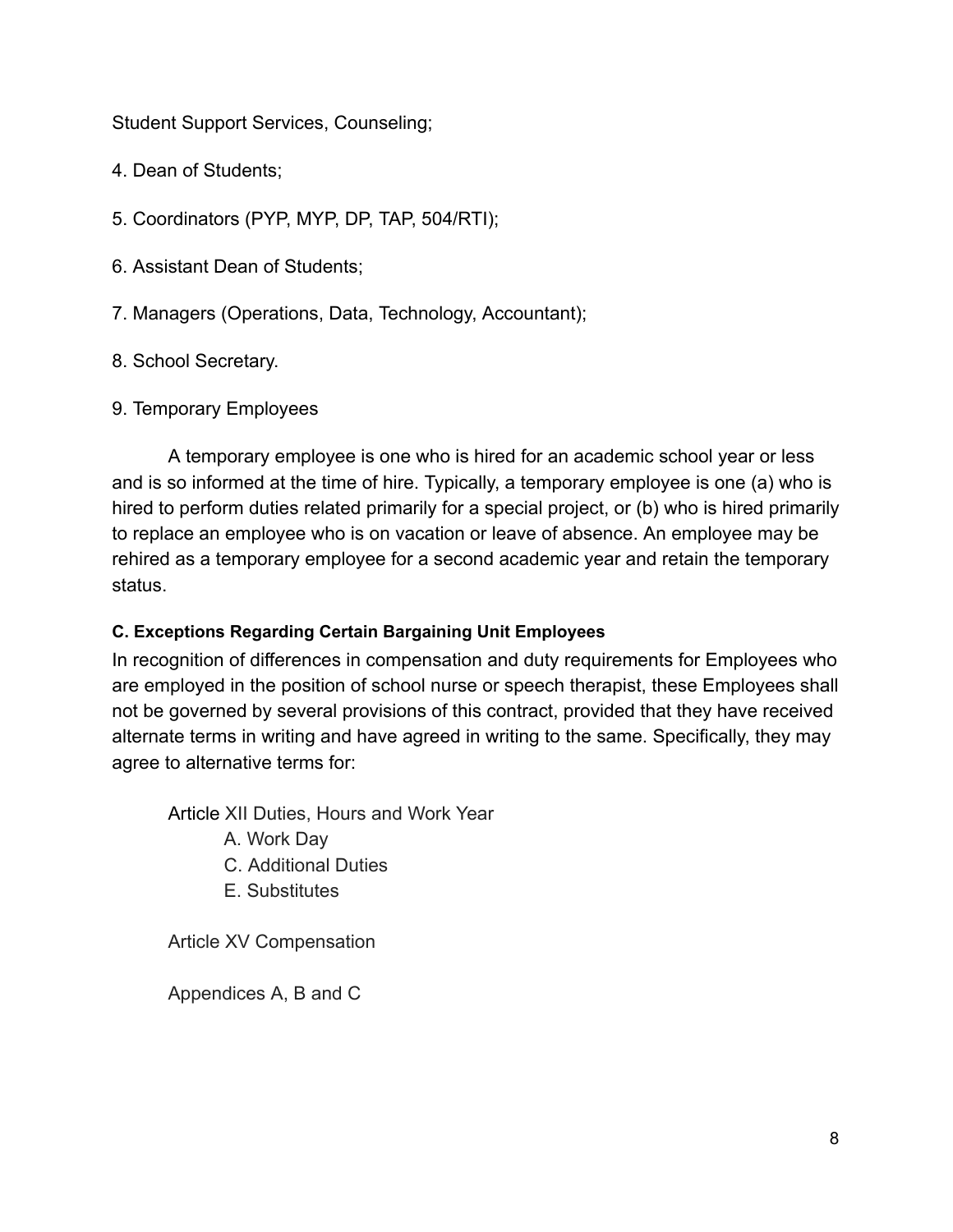## **ARTICLE IV – ACADEMIC FREEDOM**

It is the intent of the parties to assure that Teachers enjoy academic freedom in the schools. Academic freedom shall mean that teachers are free to present instructional materials which are pertinent to the subject and level taught, within the outlines of appropriate course content and within the planned instructional program and IB Curriculum, as determined by normal instructional and/or administrative procedures and as finally approved by the administration of the Employer. Academic freedom shall also mean that Teachers shall be entitled to freedom of discussion within the classroom on all matters which are relevant to the subject matter under study and within their areas of professional competence, assuming that all facts concerning controversial issues shall be presented in a scholarly and objective manner, and assuming that all discussion shall be maintained within the outlines of appropriate course content, be pedagogically justifiable, and be subject to the standards of good taste.

It is the intent of the parties that this Article shall not apply to routine differences of opinion or disagreements among the Teachers or between Teachers and the Administration regarding curriculum, methodology selection or materials, or conduct of classroom teaching, and shall not apply to criticisms and critical analysis resulting from the normal evaluation of classroom teaching performance, but shall be utilized only to process claims that academic freedom, as defined in the paragraph above, has been clearly and positively breached by some specific, definite act or order of the administration of the employer.

Notwithstanding anything stated in this Article, management retains the sole and exclusive right to determine the curriculum, curricular resources and the standards and parameters thereto. However, no purchase of new curriculum materials or resources will be made without consultation from the relevant Department Head or Grade Level Leader, provided that such a position is staffed at the time of the proposed purchase.

## **ARTICLE V – NON-DISCRIMINATION**

A. The School and the Union each agree that neither will discriminate against any employee because of race, color, religion, creed, sex, gender, sexual orientation, gender identity, national origin, union or nonunion membership, age provided for in the Age Discrimination Employment Act, or any other legally protected characteristc or activity.

B. Neither the School, the Union, nor any employee shall discriminate against,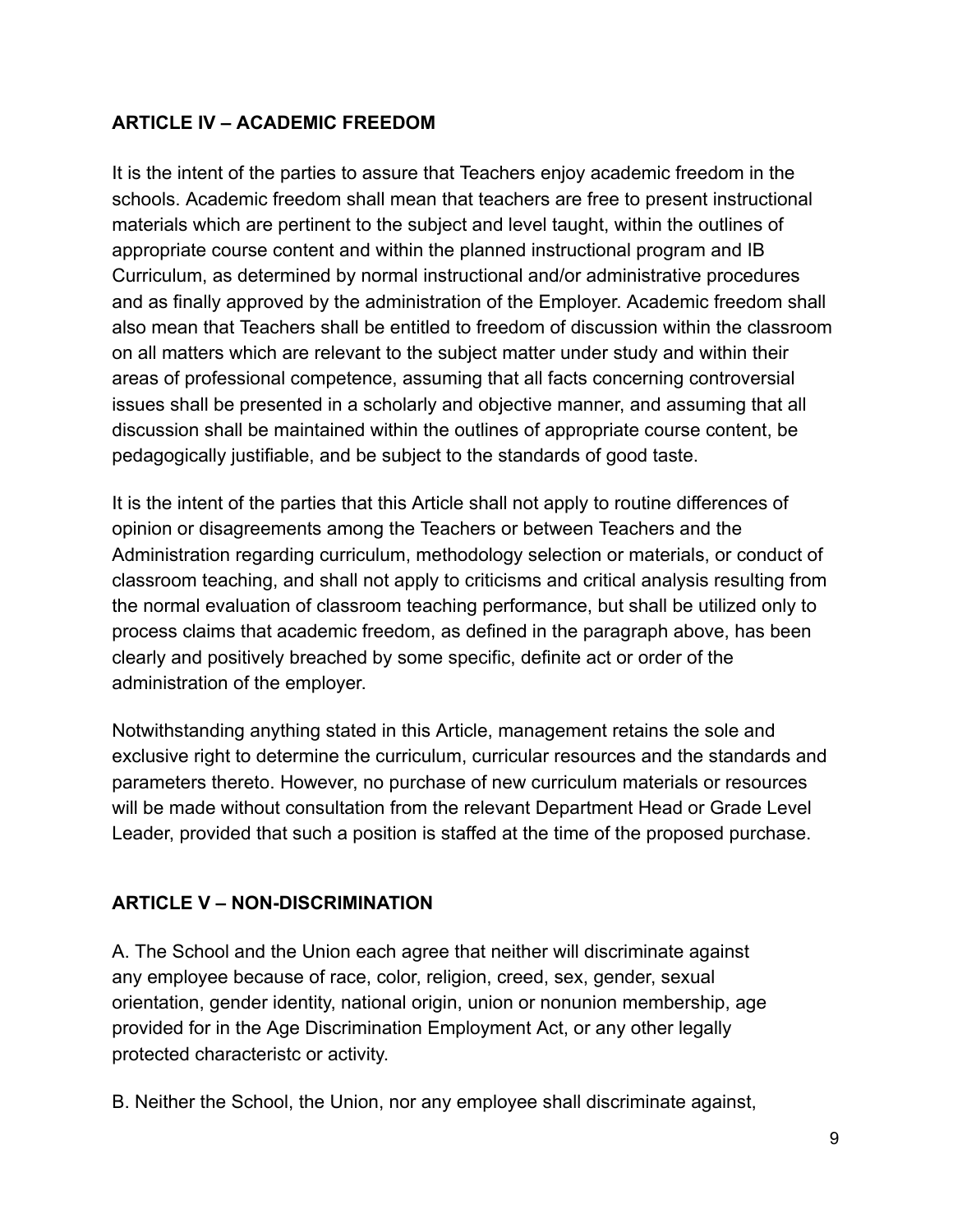harass or coerce any employee because of his membership or non-membership in the Union, or otherwise interfere with the right given by law to employees to participate in union activities or to not participate in union activities as they choose.

### **ARTICLE VI – EMPLOYER RIGHTS**

Except as otherwise specifically provided in this Agreement, the School retains the right to exercise all of the rights and functions of Management.

**Employer Rights** The Employer retains all powers and authority to direct, manage and control the School, except to the extent that any such power or authority is expressly contrary to any provision of this Agreement, or applicable law. These powers include, without limitation, the following:

A. To determine the School's mission, goals, program design and methodologies for fulfilling them;

B. To take such steps as are necessary or appropriate to fulfill the School's contractual obligations to its authorizer, any other State, Federal or Local authority that may have authority over the School or to which the School may have an obligation, and under applicable law;

C. To establish educational policies with respect to admitting and educating students, including without limitation methods for ensuring the rights and educational opportunities of all students;

D. To determine staffing patterns and design, and to make any decision to lay off or reduce its workforce;

E. To determine the number and types of Employees and other personnel required to operate the School;

F. To operate the School's campus(es), including creating, moving or modifying facilities;

G. To determine and implement all financial and accounting policies and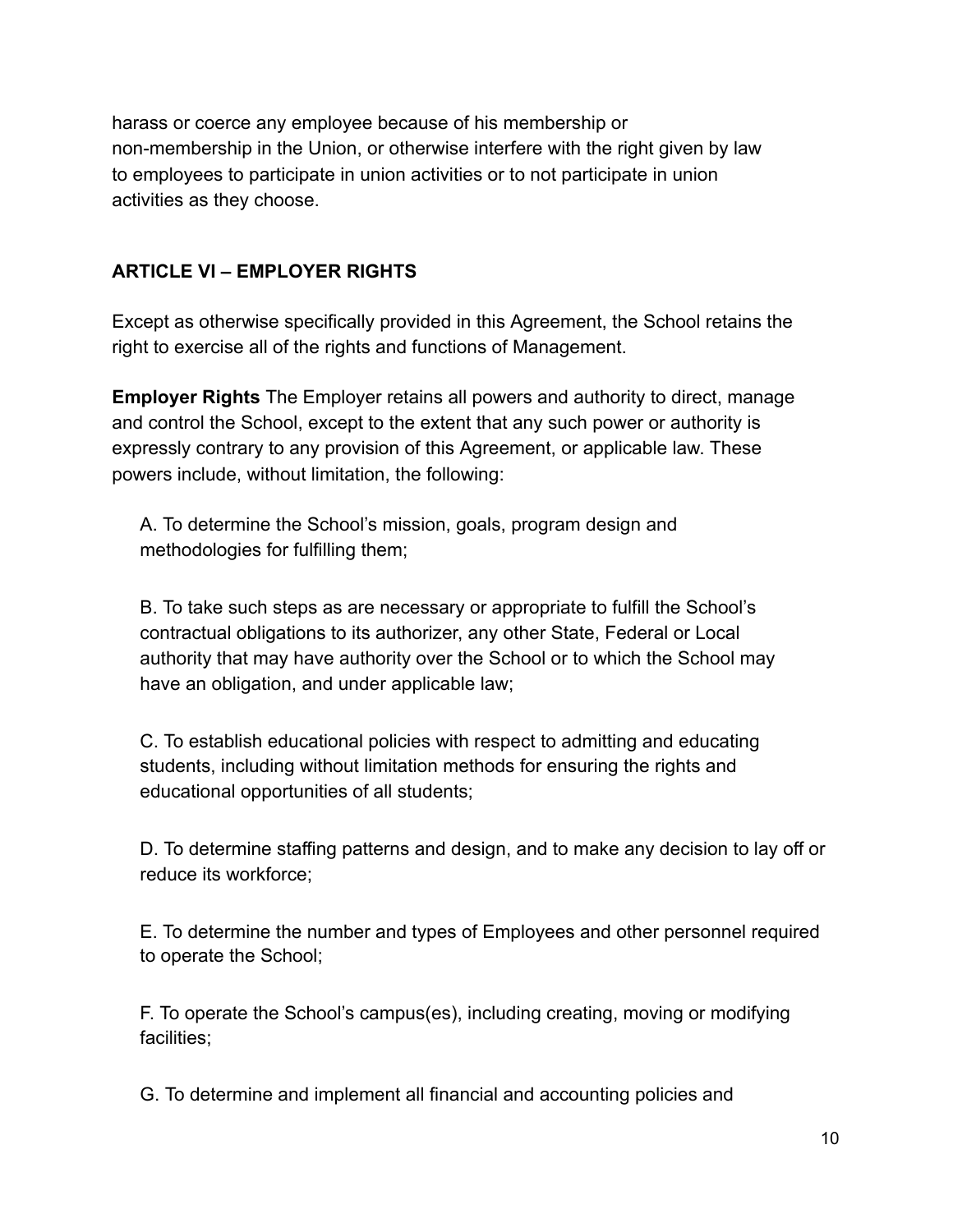procedures, including methods of raising revenue, reserving assets and determination of budget, expenditures, and reserves;

H. To contract with any third party for one or more services otherwise performed by Employees, including without limitation the procedures for obtaining such contract and the identity of the third party;

I. To determine class size, class rosters, class staffing and assignment, curriculum, class schedules, academic calendar, hours and places of instruction, appropriate discipline for students, and student assessment policies;

J. To determine working time for Employees, including without limitation school meetings, assigned duties, professional development sessions, and extracurricular activities;

K. To determine Professional Development requirements;

L. Assignment of regular and additional duties to Employees according to the needs of the School as determined by the Employer except as otherwise provided in this Agreement;

M. To make and implement decisions concerning the use and staffing of experimental or pilot programs and decisions concerning the use of technology to deliver educational programs and services and staffing to provide the technology;

N. To have the exclusive right to hire/rehire, suspend, promote, appoint, demote, direct, transfer, assign and schedule Employees;

O. To set standards of quality, performance and efficiency for Employees;

P. To create, combine or abolish job classifications, positions, and departments, as well as the determination of job descriptions, qualifications, and compensation for any new positions created;

Q. To make or change and enforce any work rule, policy or practice not inconsistent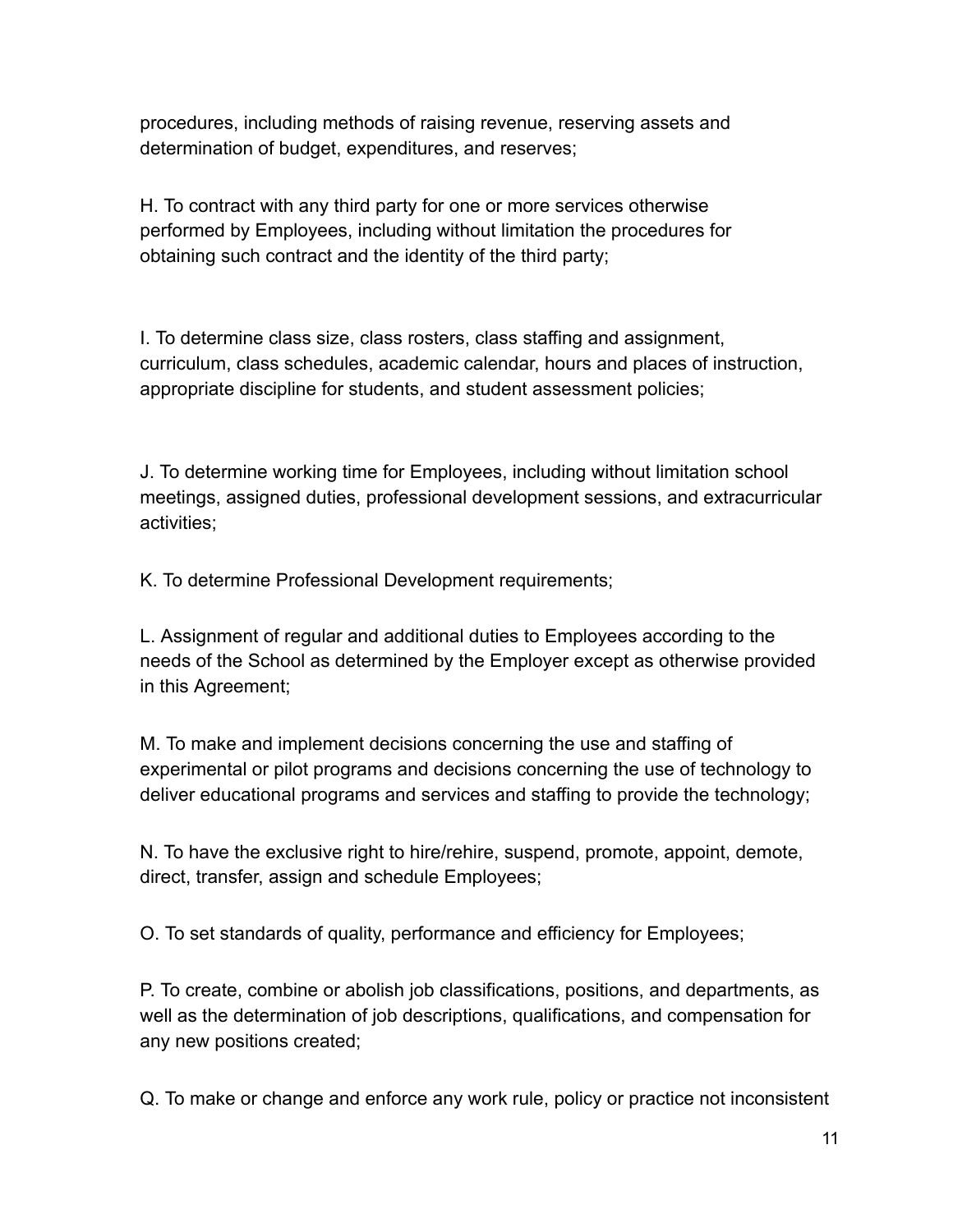with this Agreement. Any dispute raised by the Union about whether such rule is inconsistent with this Agreement may be challenged by the Union under the Grievance Procedure of this Agreement.

- R. To establish safety, health and property protective measures; and
- S. To take action on any matter in the event of an emergency.

The enumeration of the foregoing specific Employer rights shall not be deemed to exclude other management or administrative rights not specifically enumerated; and any other power, function, authority and right relating to the management or administration of the School and the direction of the workforce that is not specifically abridged, delegated, or modified by this Agreement, whether or not the Employer has made use of such power, function, authority and right prior to execution of this Agreement, is hereby specifically retained by the Employer.

The exercise of the foregoing powers, rights, authority, duties, responsibilities by the School, the adoption of policies, rules, regulations and practices in furtherance thereof, and the use of judgment and discretion in connection therewith, shall be limited only by the specific and express terms of this Agreement and to the extent such specific and express terms are in conformance with law.

The employer rights as above set forth shall not be subject to impairment by any arbitration award or any other provisions of this Agreement, except to the extent they are specifically limited by specific provisions of this Agreement.

## **ARTICLE VII – UNION RIGHTS**

## **A. Access**

Union representatives who are not Employees may request entry to the School's premises outside of class periods and other working time. Duly authorized Union representatives whose names have been provided to the School in advance will not be unreasonably denied access to the School.

The Union shall notify the Employer in writing of any duly authorized Employee and non- Employee Union representatives. Union officials, agents, stewards or other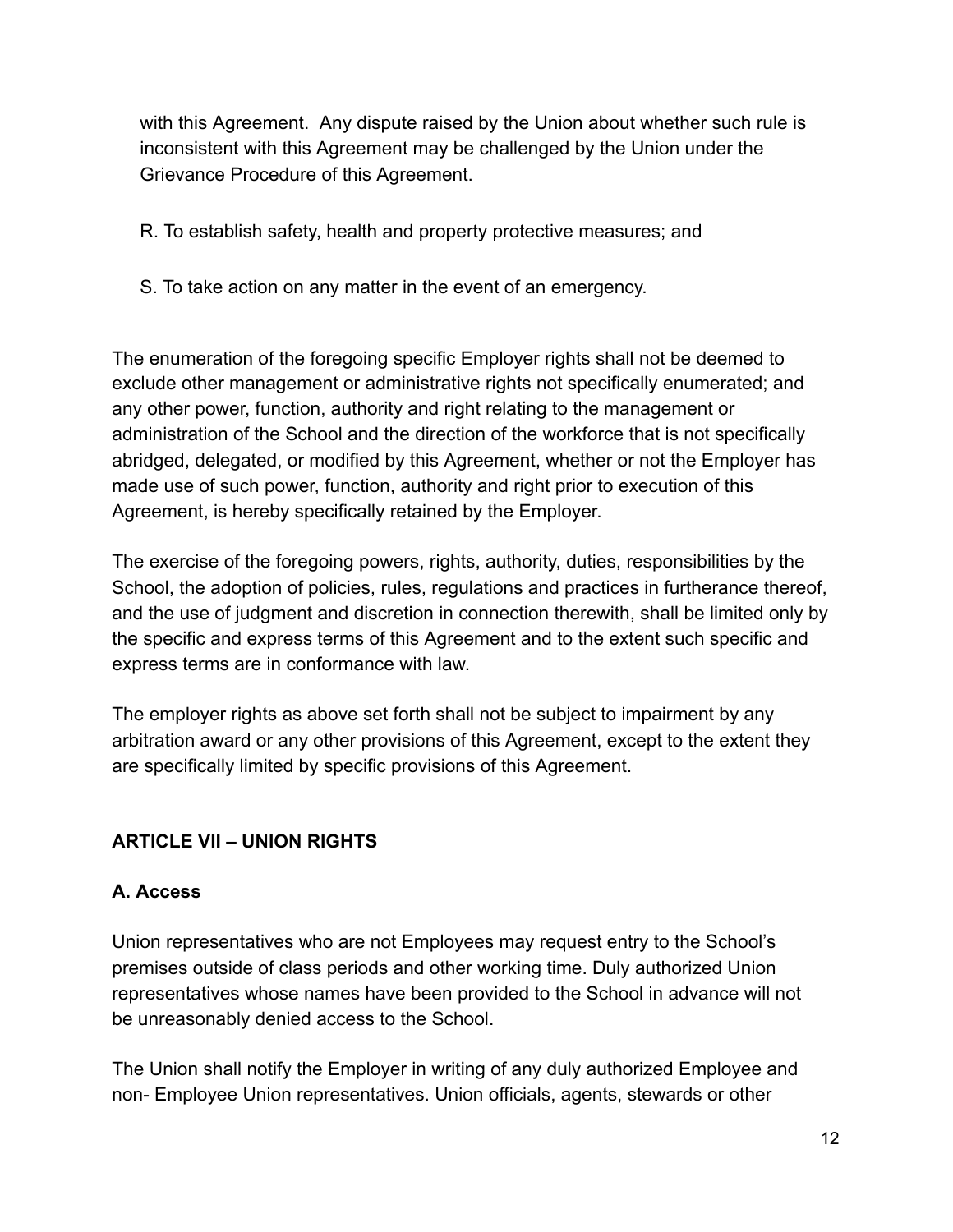representatives will not neglect their work or interfere with the work of any School employee, including employees outside the bargaining unit.

### **B. Bulletin Board and E-Mails**

Any Employee Union representatives shall have the right to post notices of Union matters on a designated bulletin board in the faculty lounge. Such representative shall provide to the Head of School, or his/her designee, copies of all notices before posting on the bulletin board. The School will not prevent the Union from sending e-mail messages to Employees at their school e- mail address. All posted materials and e-mails shall be subject to the Employer's policies and procedures.

## **C. Union Dues Collection**

Upon the receipt of a signed Union authorization card from an Employee indicating his/her consent, the Employer shall deduct from the Employee's pay the dues payable by him or her to the Union during the period provided for in the authorization card. The Union shall inform the Employer in writing of the amount of dues to deduct from each member prior to the first pay period fifteen days after ratification of this Agreement, and shall also notify the Employer of any change in the rates of dues in writing.

Deductions shall be made from the first pay cycle fifteen days after the receipt of the authorization and from each subsequent check unless countermanded by the Employee in writing to the Employer. The Employer shall forward copies to the Union of any countermanding documents submitted in writing to the Employer by the date of the next time at which dues are remitted to the Union.

Dues deductions shall be remitted to the Union by the fifteenth (15) day of the month after the month during which they were deducted. The Employer shall furnish the Union with a record of those for whom deductions have been made and the amounts of the deductions.

The Union shall indemnify, defend, and hold the Employer harmless from any liability, loss, or expense arising out of any claim, suit, judgment, or attachment arising out of the application of this Article.

The Employer shall provide the Union with an updated list of Employees when this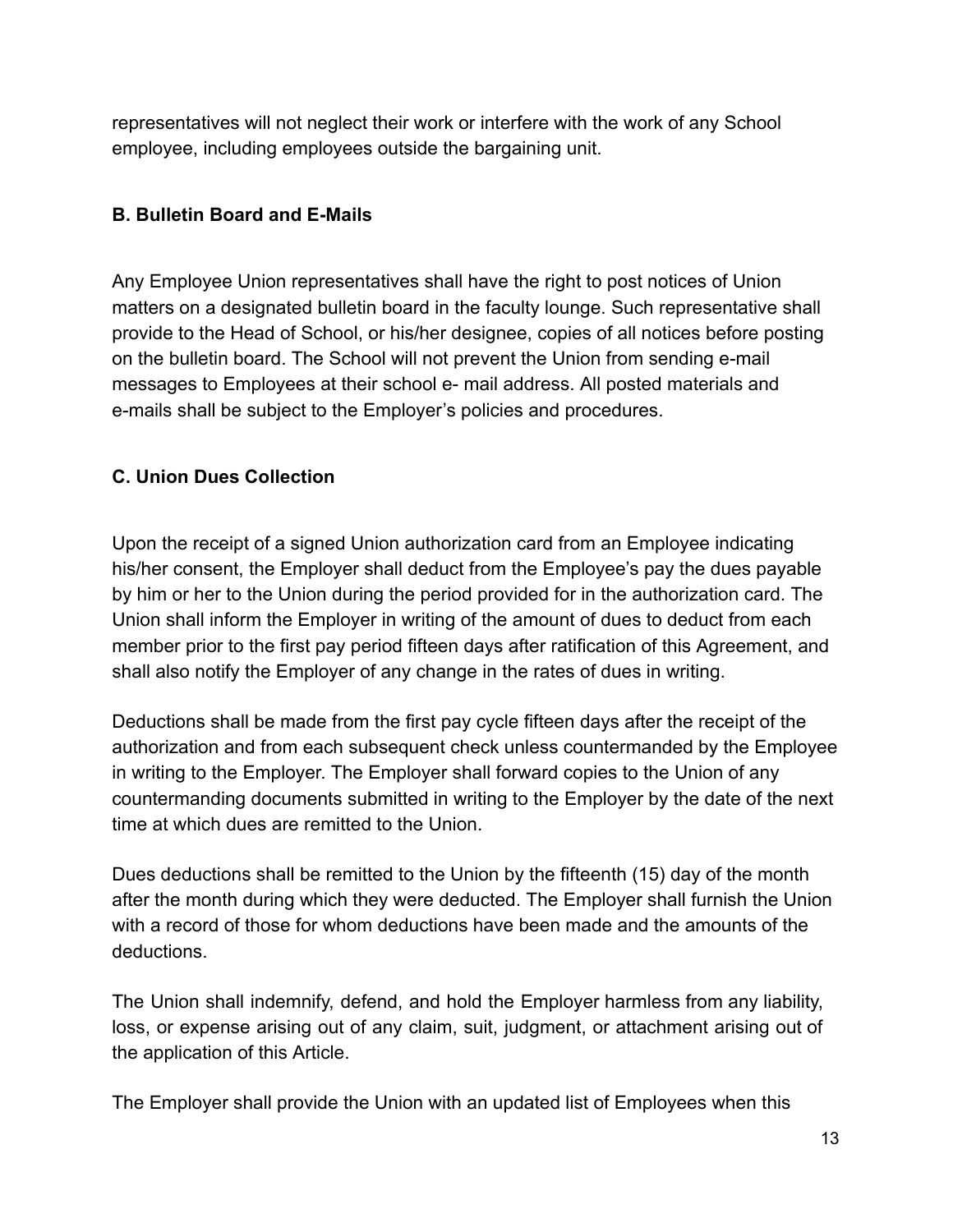agreement is executed.

## **D. Recruitment**

The Employer shall provide the Union with thirty-minutes of professional development time at the beginning of each school year to address the bargaining unit. During this time, the Employer will not be present.

## **ARTICLE VIII – PROBATION AND DUE PROCESS**

## **A. Probationary Status**

All Employees who have been employed by the Employer for less than two (2) full school years are considered probationary. Probationary employees may be laid off, transferred, demoted, disciplined or terminated with or without cause.

An Employee shall become non-probationary on the first day of the school year following the Employee's completion of two (2) full school years of employment with satisfactory/proficient evaluations.

## **B. Just Cause:**

No non-probationary Employees shall be disciplined without just cause. Discipline shall include discharges, terminations, and formal reprimands in writing. An Employee shall not be fined.

## **C. Progressive Discipline:**

For offenses that are not major violations but warrant discipline, the Employer will ordinarily follow a three-step progressive discipline process: verbal warning; written warning; and discharge. Just Cause for immediate discharge includes but is not limited to the following major violations:

1. Falsification of employment records, employment information or other School records;

2.Theft; an unauthorized possession of another's property

3. Damage or destruction of any School property or the property of any Employee or student caused by the Employee's intentional act, recklessness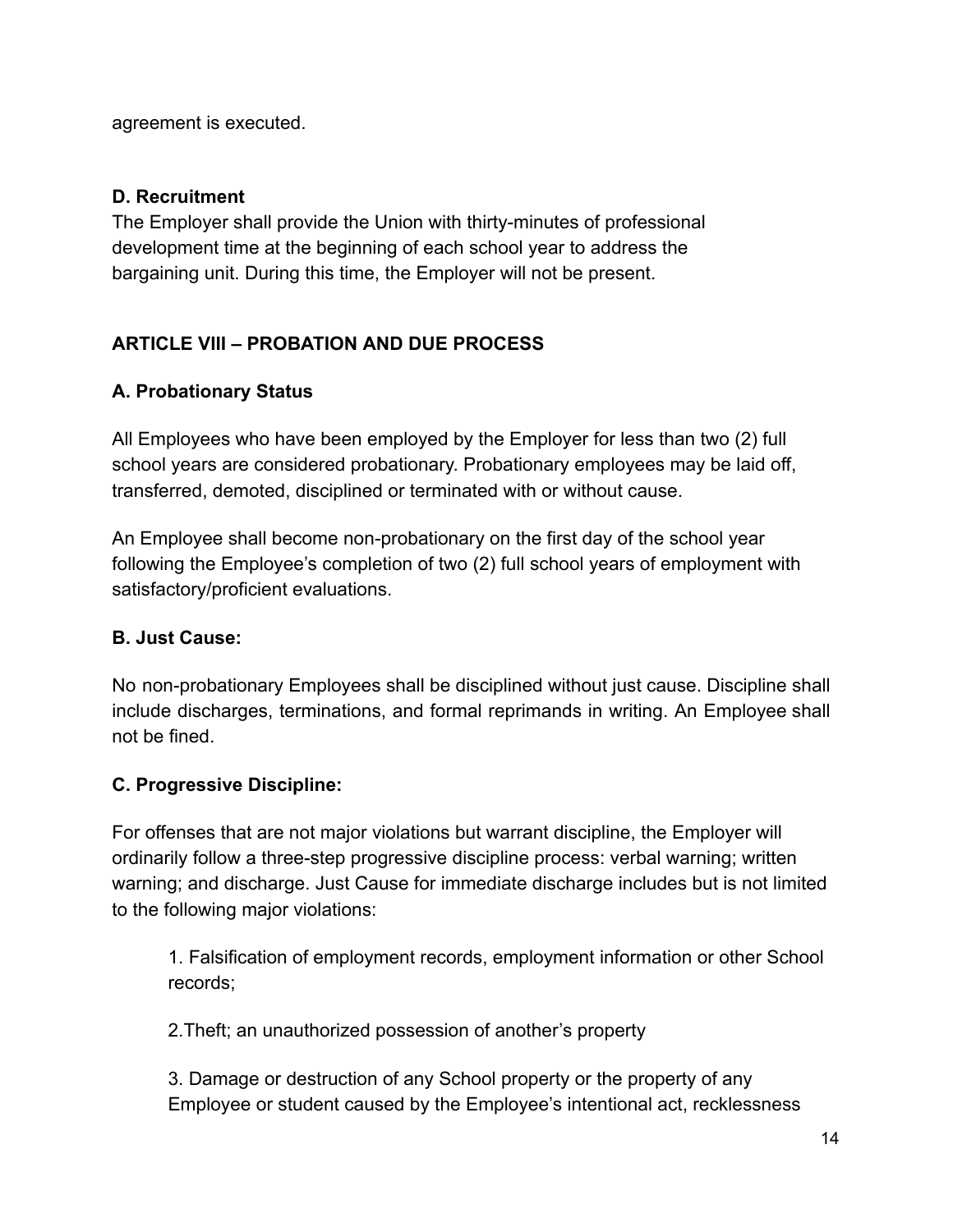or negligence;

4. Possession of any firearms or other dangerous weapons on School Premises at any time;

5. Possession, sale or use of any controlled substances (as defined in 21 U.S.C Chapter 13), on school premises or on School time or duties, unless authorized by a valid prescription;

6. Conviction of any felony or criminal harassment;

7. Failure to maintain necessary credential(s) required for the Employee's position;

8. Any inappropriate relationship, sexual harassment or sexual misconduct with a student or any minor, including but not limited to sexual touching, serious or repeated communications of an overtly sexual nature, action that could reasonably be interpreted as soliciting a sexual relationship, or possession or use of child pornography.

9.Incompetence;

10. Insubordination;

11. Disparaging the School, including any employees, students, or family members of students;

12. Neglect of duties or Students;

13. Working under the influence of any intoxicating substance, including alcohol, illegal drugs, and prescription medications for which the employee has no valid prescription, or a prescription medication that adversely affects an employee's performance (provided the employee was, or should have been, aware of the adverse effect);

14. Harassing, harming or threatening to harm a student, parent, employee, or other person with a relationship to the School;

15. Failure to report and accident or other incident affecting the health or safety of the Employee or of a student; and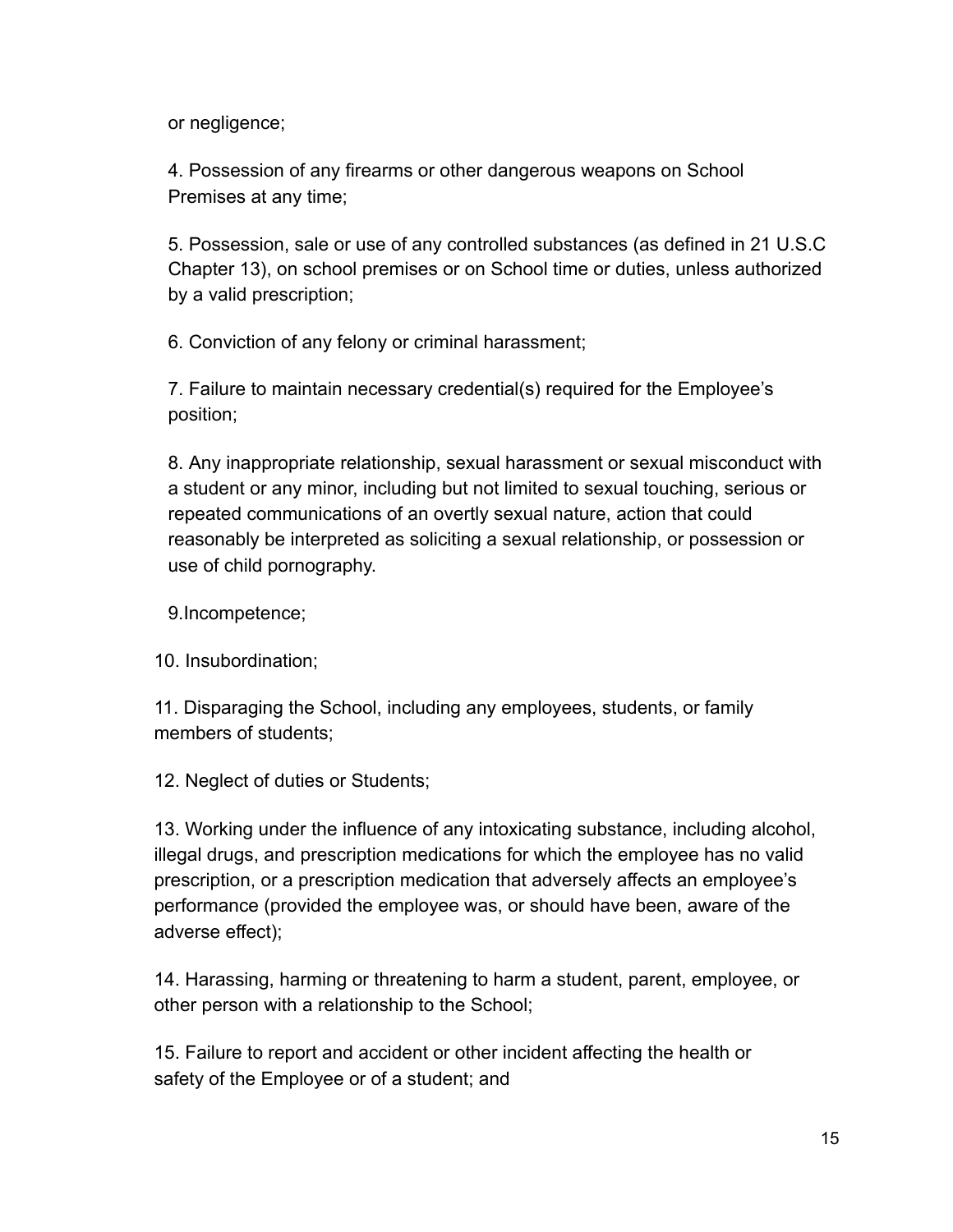16. Abandonment of position which shall mean absence for 2 or more consecutive school days without authorization from the School unless the School determines that the absence was due to an emergency.

The preceding list is not intended to be exhaustive, but it sets forth the seriousness of offenses warranting immediate discharge.

The School shall retain its authority to take all other disciplinary action against employees whether probationary or non-probationary at its sole discretion.

The failure of the Employer to invoke the strictest discipline for an infraction on one occasion shall not affect the right of the Employer to invoke a different or stricter discipline for a later or different infraction of the rule.

## **ARTICLE IX – SAFETY**

The parties recognize the importance of providing a safe environment for students and staff. In recognition of this, both the Employer and Employees agree to adhere to safety regulations as dictated by federal and state agencies as well as those set forth in the Employer's policy.

Employees shall immediately report, in writing if circumstances allow, any unsafe work condition within the School or related to their position. The Employer shall provide assistance to Employees, when possible, to prevent injury and/or loss of property.

## **ARTICLE X – GRIEVANCE PROCEDURE**

The parties to this agreement are committed to ensuring that any disagreements are resolved through a productive process that ultimately benefits the School, its Students, its Employees, and the Community.

## Definition of Grievance

For the purposes of this Agreement, "grievance" means any dispute between the Employer and the Union or any Employee with respect to the alleged violation of a specific provision of this Agreement.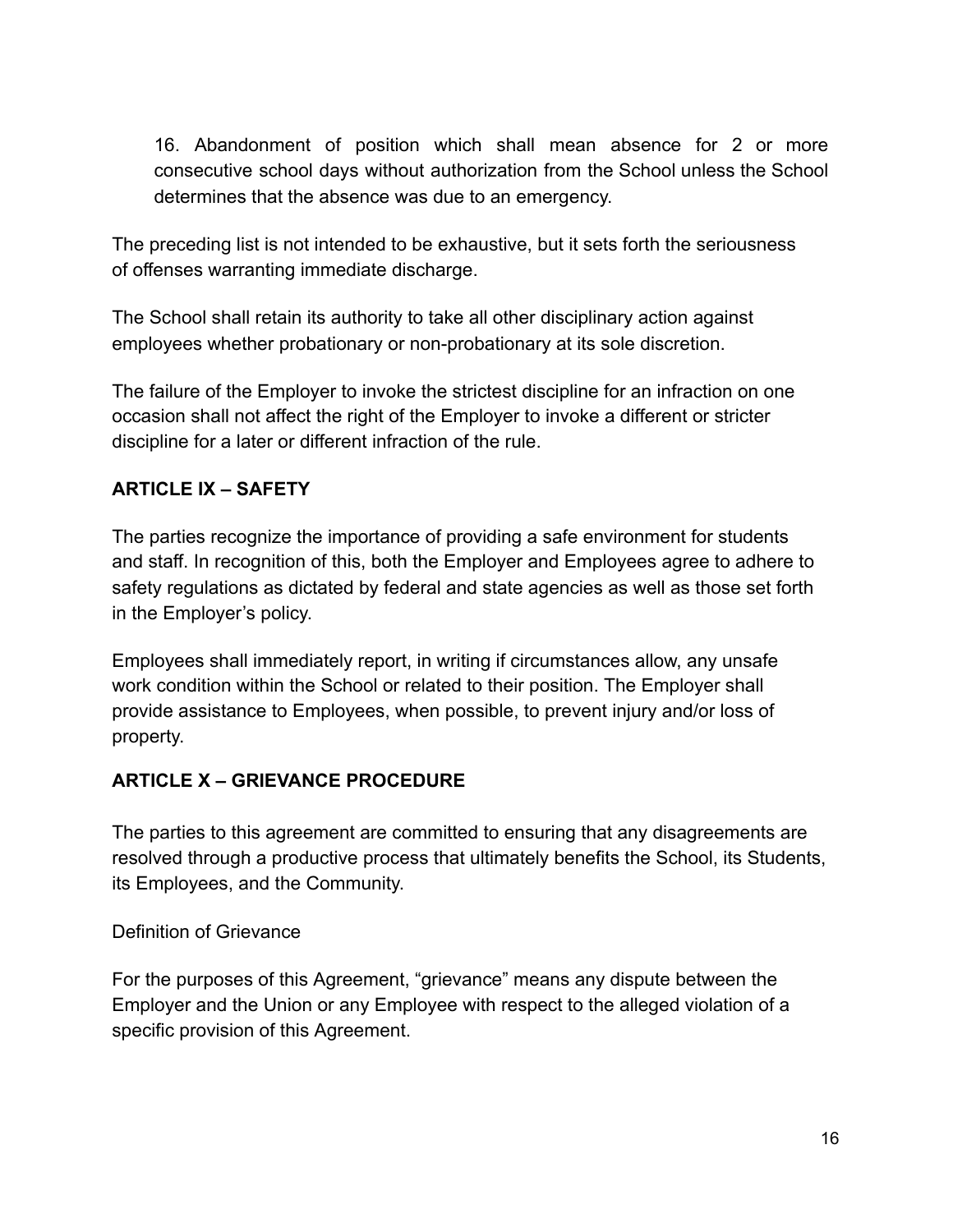#### Right to Representation

Employees are entitled to be accompanied by a Union Representative at any Grievance Meeting if they request that an available Union Representative attend.

#### Investigation

The Union and the Employer recognize a mutual duty to furnish information relevant to grievances. If one Party sends the other a written request for information relevant to a grievance, the receiving Party will respond within a reasonable amount of time. Neither Party shall be required to supply information that is confidential or privileged, or to provide information that would impose an undue burden on the responding Party.

The procedure for the resolution of Grievances shall be as follows:

#### Step 1: Informal Conference

The aggrieved Employee shall present any grievance to the Programme Coordinator, or the Director with authority over the Employee, who shall attempt to resolve the matter through discussion with the aggrieved Employee. The Grievant shall articulate the alleged violation(s) and remedy sought. The conference must be requested within fifteen (15) school days following the act or initial occurrence of the condition which is the basis of the grievance. The Programme Coordinator or the Director shall provide a response within 10 school days.

#### Step 2: Head of School

The Grievant or Union Representative shall submit a concise summary of the grievance to the Head of School, or their designee, in writing within ten (10) school days of exhaustion of Step 1. The written summary shall detail the article(s) of the contract allegedly violated and include supporting documents or materials and the specific relief sought by the grievant. The Head of School or their designee may choose to schedule a formal conference with the Grievant and Union Representative. In any event, a written memo stating the Head of School's decision along with the supporting reasons shall be furnished within ten (10) school days, with one (1) copy to the Grievant, (1) one copy to the President of the School's Board of Directors, and one (1) copy to the Union Representative.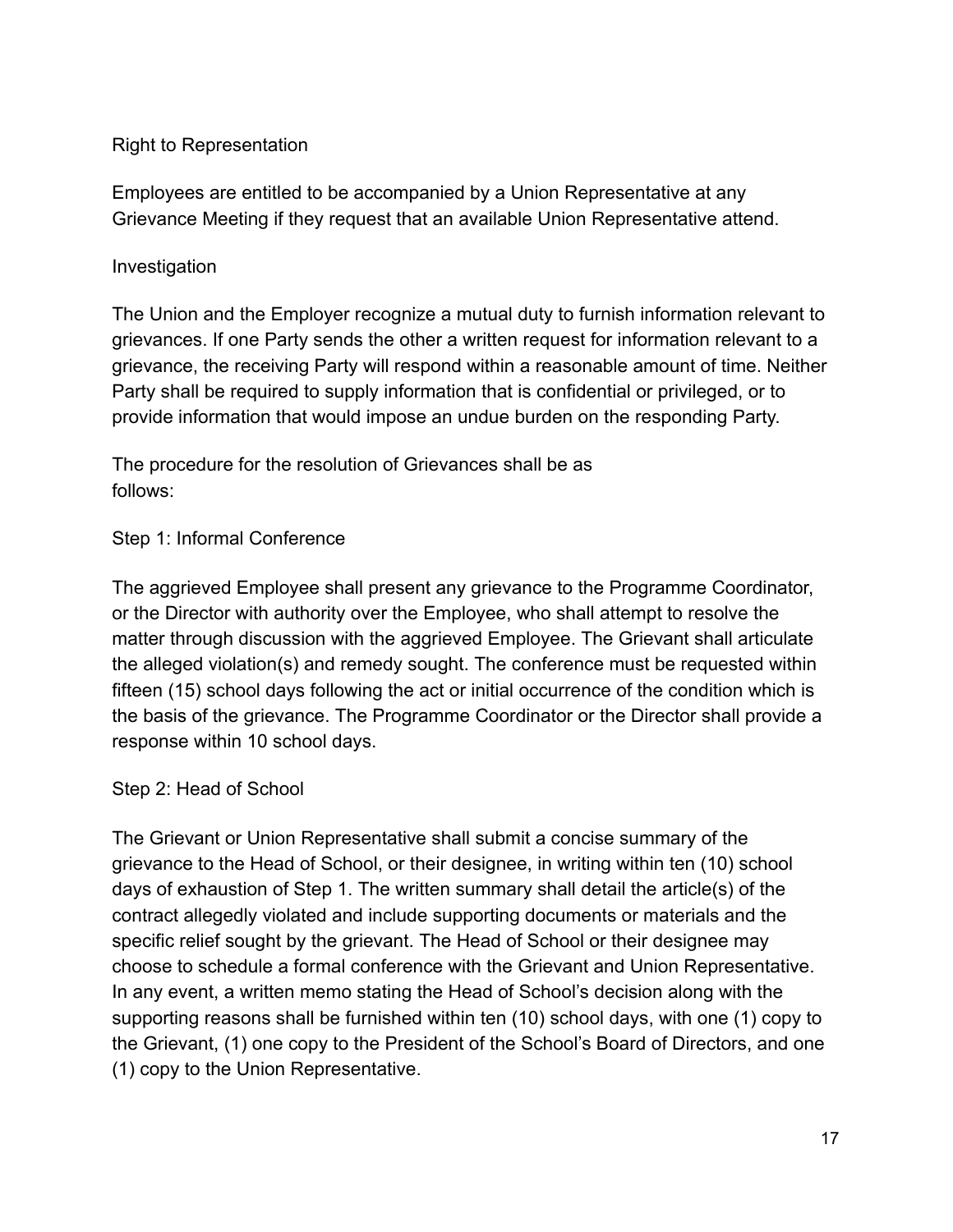In no case may an Employee or Union representative present or discuss any grievance during work time without the specific and advance permission of the Employer.

Any grievance initiated by the Employer shall be presented to the Union at Step 2 of the grievance procedure, meaning that the parties shall follow the procedure set forth in the foregoing paragraphs except the Employer will be the party submitting a written grievance, and the Union will provide responses at Steps 2 and Steps 3.

#### Step 3: Board of Directors

If the grievance is not resolved at Step 2, within seven (7) school days after the grievant receives an answer to the grievance or the time for answering has expired, the grievant shall request that the Board of Directors facilitate a meeting to attempt to find an acceptable resolution. Such request should be sent to the Board President or his/her designee in writing, and the Board will facilitate such a meeting within fifteen (15) school days of receiving the request or as soon as the Board is able to convene such a meeting. The Board President or his/her designee shall respond in writing no later than ten (10) school days of the meeting.

#### Step 4: Neutral Third Party

If the grievance is not resolved at Step 3, then the party seeking resolution may, at its option, proceed to the next level, which is a request for arbitration. A written request for arbitration must be submitted with a copy to the American Arbitration Association, within ten (10) school days after receiving the Step 3 response. The notice shall set forth the claim submitted for arbitration, the specific provision(s) of the Agreement involved, and the remedy sought.

The aggrieved party shall request the AAA to process the grievance to arbitration in accordance with the voluntary labor arbitration rules of the American Arbitration Association for this proceeding. Date of mailing or hand-delivery shall constitute filing under this Article. The arbitrator shall have no authority to add to, subtract from, fail to apply, alter, amend or in any way modify the terms and provisions of the Agreement. An arbitrator may provide for and direct such relief as the arbitrator deems necessary and proper, subject to the limitations set forth herein and any applicable limitation of law.

If the parties cannot agree upon the designation of an impartial arbitrator, either party may within seven (7) school days following the request for arbitration, ask the American Arbitration Association to submit a panel of five (5) arbitrators from which to select the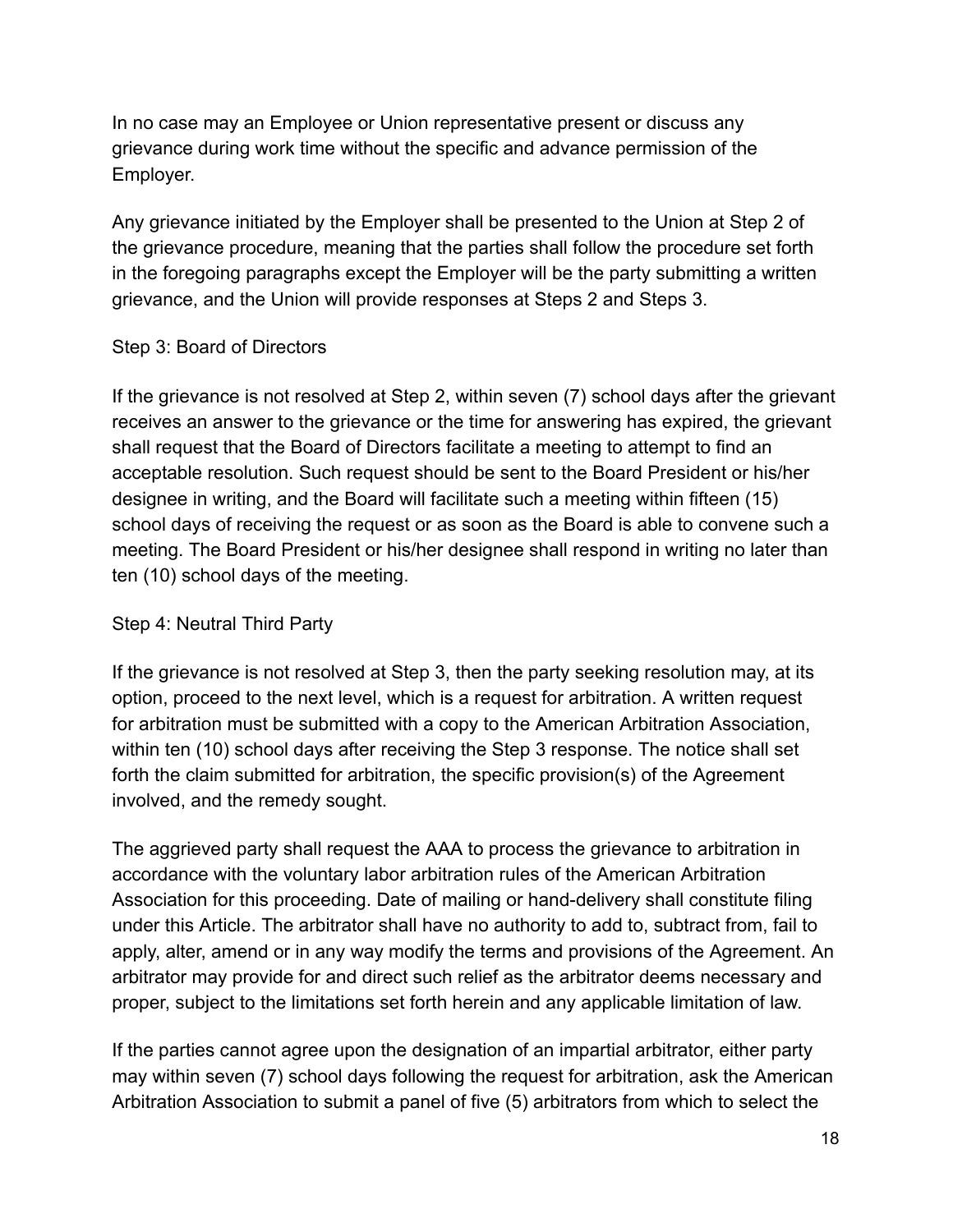arbitrator. To select the arbitrator, each party shall strike two (2) names from the list, and the remaining name shall be the arbitrator. The party requesting the arbitration shall make its strikes first.

The arbitrator selected from the list above shall hear the evidence presented by both parties in accordance with AAA Rules, and shall render his/her decision in writing within sixty (60) calendar days from the date of the hearing.

The arbitrator's decision shall be final and binding on the Employer, the Union and the Grievant. The fees and expenses of the arbitrator shall be paid by the party who loses the arbitration. The costs, if any, of a hearing room, shall be shared costs between the Employer and the Union.

Without mutual written agreement to the contrary, only one grievance shall be heard at any one arbitration hearing.

Time Limits

Grievances may be withdrawn at any step of the Grievance Procedure. Grievances not advanced within the designated time limits or extended by mutual agreement will be treated as withdrawn grievances.

The time limits at any step or for any hearing may be extended by mutual agreement of the parties involved at that particular step.

For the purposes of this Article, "school days" refers to every weekday when the school is not closed according to the latest school calendar between the "First day of school" and the "Last day of school for faculty and staff." Any grievance arising out of an event occurring less than ten school days prior to the "Last day of school for faculty and staff" must be presented no later than fifteen (15) calendar days after the "Last day of school for faculty and staff."

## **ARTICLE Xl – PERFORMANCE REVIEW**

#### **A. Performance Review**

Teachers are evaluated using the Teacher Advancement Program (TAP) rubric or Classroom Assessment Scoring System (CLASS), Student Learning Targets, and when applicable, the Value Added Model (VAM) from the Louisiana Department of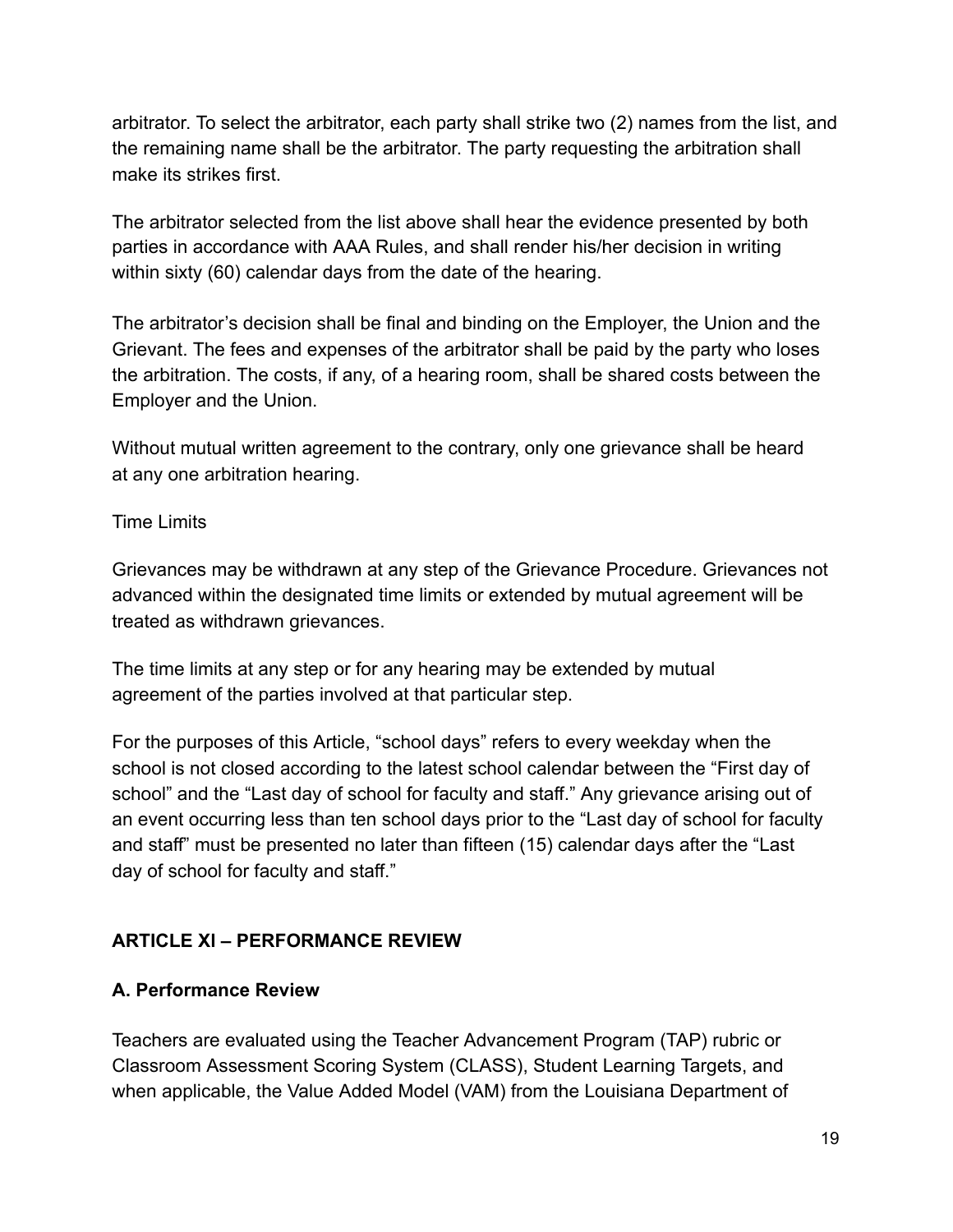Education (LDOE), which result in a final COMPASS score. Administrators and mentor teachers observe teacher instruction periodically throughout the school year and follow the TAP or CLASS protocol for meeting with teachers after each observation to discuss the lesson, its strengths and areas of growth, and plan together for one strategy towards improvement on the next observation.

A Satisfactory/Proficient score under the COMPASS system is:

Highly Effective 3.5 - 4 (out of 4)

Proficient/Satisfactory 2.5 - 3.49 (out of 4)

Additional areas of performance to be evaluated by the School are:

- Professionalism;
- Participation in professional development and staff/team meetings;
- Evidence of commitment to mission and vision for the School;
- Positive relationships with students, faculty, and community;
- Timeliness of reporting (lesson plans, grades, parent conference reports, progress reports, etc.);
- Attendance, promptness, and fulfillment of other non-instructional duties; and
- Compliance with other School rules, policies and procedures

## **B. Remediation**

If an Employee fails to meet the School's expectations (a COMPASS score of Highly Effective or Proficient/Satisfactory, in combination with the additional factors listed), the Director/Principal or Head of School will meet with the Employee to explain the results of the evaluation, and has authority to take other action(s) they deem appropriate, including but not limited to the following:

- 1. Offer coaching in an effort to assist the Employee to improve his/her performance;
- 2. Direct the Employee to professional development opportunities relevant to specific performance challenges;
- 3. Provide an action Plan with specific goals designed to help the Employee meet expectations; and/or
- 4. Schedule a follow-up meeting to discuss the Employee's progress and the achievement of any Action Plan goals.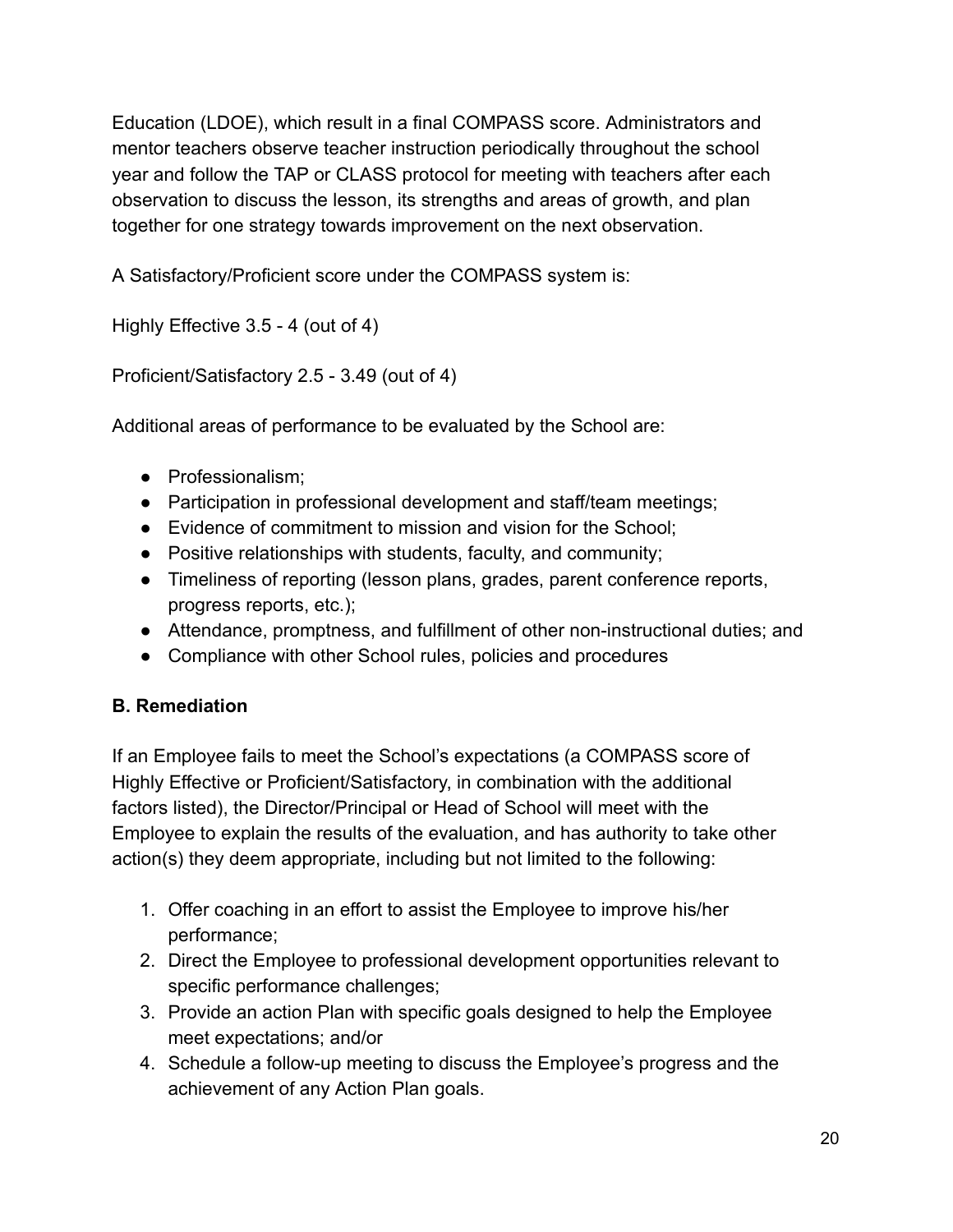## **C. Changes To Performance Review**

If either party requests that a change be made to the performance review system in place at the time of this Agreement a Subcommittee shall be formed of an equal number of Union and Employer representatives, with the purpose of determining an adjustment to, or replacement of, the current performance review system. Such request will be made through the relevant Leadership Committee, which shall be charged with determining a schedule for the Subcommittee, and approving the changes or replacements proposed by the Subcommittee.

Nothing in this section should be construed to prohibit the School from complying with laws, regulations, or directives issued by government authorities relating to performance evaluations.

### **ARTICLE XII – DUTIES, HOURS AND WORK YEAR**

#### **A. Work Day**

1. Employees shall work 8.25 hours each school day and each day of professional development with the exception of Wednesdays, when the work day is 9.5 hours. Employees will record their presence in the school time keeping system. An Employee who fails to report to work on time or to remain at work during regular work hours or other required working time without obtaining permission in advance from his/her supervisor may be subject to discipline, up to and including discharge. Employees must comply with alternate start and end times at various campuses, so long as such times do not require more than 8.25 hours of work time (9.5 hours on Wednesdays).

#### 2. Duty Free Lunch

Teacher Assistants will be guaranteed a duty free 30 minute break for lunch.

#### 3. Planning Time

All teachers will have 90 minutes of planning time daily, during each standard regular-length school day, unless otherwise recommended by the Labor-Management Committee and approved by the Head of School. Non-standard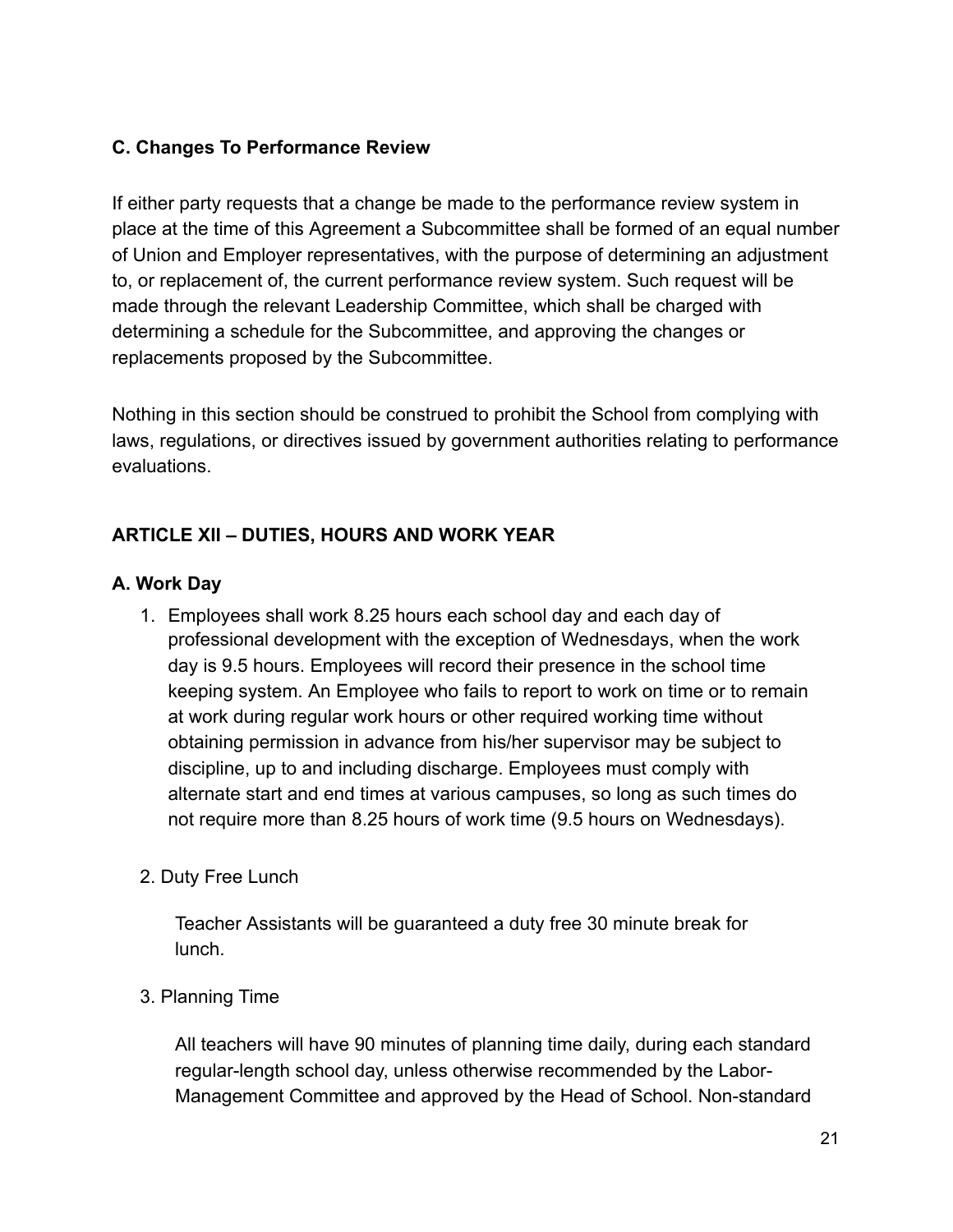school days include those with field trips, standardized testing, and other special events. Planning time will not be divided into more than two (2) distinct blocks of time, and each planning block will consist of at least thirty (30) minutes.

## **B. Usage of the School Building**

Any Employee wishing to use the School building or facilities on a day that is not a normal workday, including without limitation holidays, weekends, and summer break, must submit a written request to the Building Operations Manager no less than seven calendar days in advance.

### **C. Additional Duties**

All Employees, unless otherwise excused, shall be required to work during important events that are mutually recognized to be important to the maintenance and advancement of the school. Employees are required to attend the following number of school events and conferences:

|                           | Selected by Employer | Selected by Employee |
|---------------------------|----------------------|----------------------|
| <b>Teacher Assistants</b> | 0                    | U                    |
| <b>High School</b>        |                      | 3                    |
| Middle School             | 5                    | 3                    |
| <b>Elementary School</b>  | 6                    |                      |

Employer will provide Employees with a list of Additional Duty activities within the first month of the academic year, including the required activities selected by the Employer and a selection of activities from which the Employee may fulfill their required selections. Employees may be required to select their chosen activities within two weeks of the provision of this list of activities. All of the options and selections pursuant to this section shall be made in writing. If an Employee does not select their full complement of elective activities within the designated time, the Employer may assign any additional required duties at the Employer's discretion, to the extent that Employee has failed to designate the additional duties.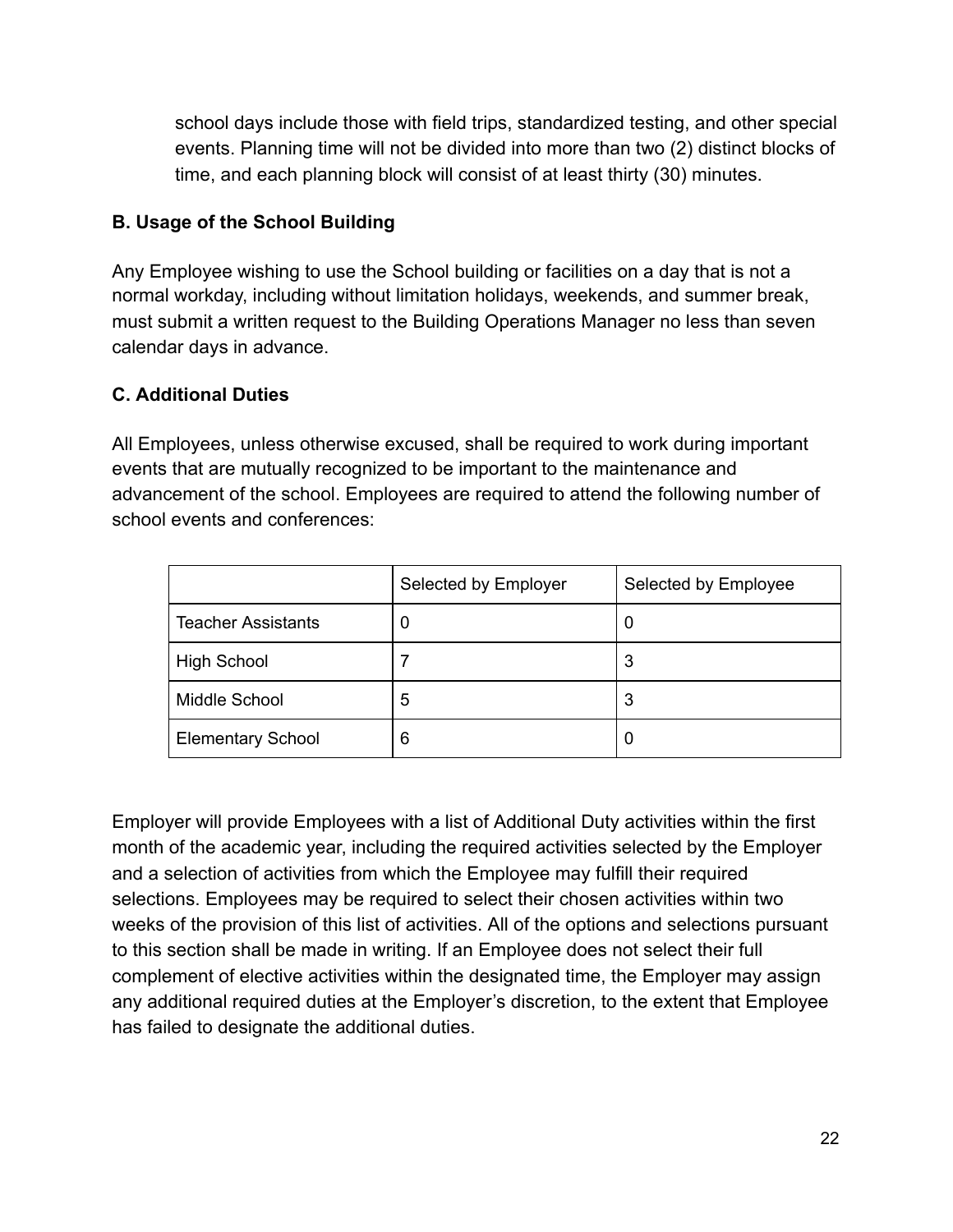## **D. Grades/Record Keeping**

Employees are responsible for adhering to all applicable Employer written grading/assessment policies including, without limitation, all deadlines.

Employees are responsible for maintaining accurate and updated records, including without limitation lesson plans and student data such as attendance records, and universal assessments.

Employees will keep an electronic or hard copy of all written communications regarding behavior, academics, health issues and student absences sent to or received from parents of students. Employees also will keep a log of School-related telephone calls with parents of students, including the date and brief description of the substance of the call and/or any voicemail message.

## **E. Substitutes**

The parties recognize that teachers will have unexpected absences from time to time, which will require a substitute teacher to avoid an interruption of instruction. No later than the end of the first day that students begin classes, a substitute packet of materials that can be used by the substitute teacher, in the event of an unexpected absence shall be submitted by every Teacher to the Grade Level Leader or Department Chair in hard copy. This packet shall include at least one detailed lesson plan for each of the teacher's classes with a copy of accompanying instructional materials (such as worksheets) for each student, class schedules, and the most current class roster provided by the School. This packet of materials must be updated each time a teacher has an unplanned absence.

Employees may be required to request substitutes through a third party provider. Employees shall notify their direct supervisor of their request for a substitute at the time of the request.

If an Employee uses their designated planning time to cover for an absent colleague, whether by choice or assignment, for more than thirty minutes per occurrence, they shall be compensated at a rate of \$35/hour for this time. The mechanism for recording and reporting this time shall be created and administered by the Employer.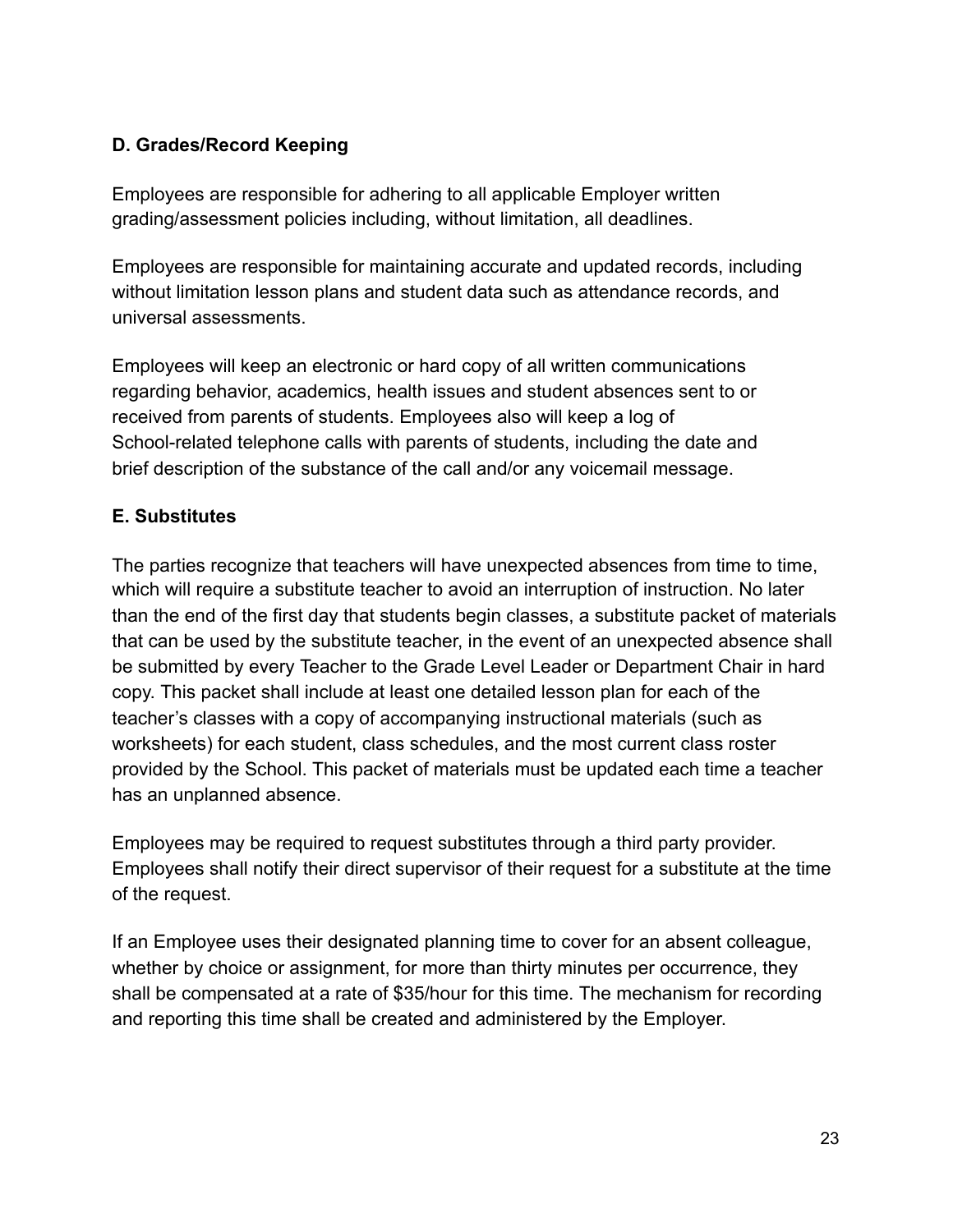## **F. School Property**

Employees use valuable School property and equipment in the course of their duties. Employees will be required to reimburse the Employer for any School-issued property or equipment that is lost or damaged as a result of the Employee's fault or negligence, provided said Employee is given written notification of the receipt of said property, if said property is beyond the normal classroom and curriculum materials and supplies.

## **G. Work Year**

Employees shall be required to work no more than one-hundred-and-ninety-seven days in each academic year.

## **ARTICLE XIII COMMITTEES**

### **A. Diversity, Equity and Inclusion Committee**

- 1. A Diversity, Equity and Inclusion Committee (hereinafter "DEI") shall be formed to support the school's mission and vision of serving our diverse community in an inclusive manner, and to produce students who will be contributing citizens in a global society. Specifically, the DEI Committee will create school goals, perform progress monitoring of school goals and may recommend policies, with the final approval of the Head of School. In the event that the Head of School does not approve the decision of the DEI Committee, the Committee may proceed with the recommendation, provided that at least 8 members of the Committee vote to proceed. The committee will address matters related to diversity, equity, and inclusion that are aligned to the school's mission and vision.
- 2. During its initial term the DEI Committee shall address the following:
	- a. An initial assessment of the school's DEI progress through the selection of an established assessment instrument (such as the We Are Beloved equity audit, Tripod surveys, and/or student data). The cost of such instruments should be considered during this selection, and consultation with, and approval from, the Director of Finance and Operations is required for all contract purchases.
	- b. Create and/or review existing school goals, progress monitoring and policies related to diversity, equity and inclusion for alignment with the school's mission and vision.
	- c. Review on a regular basis the progress made towards DEI goals,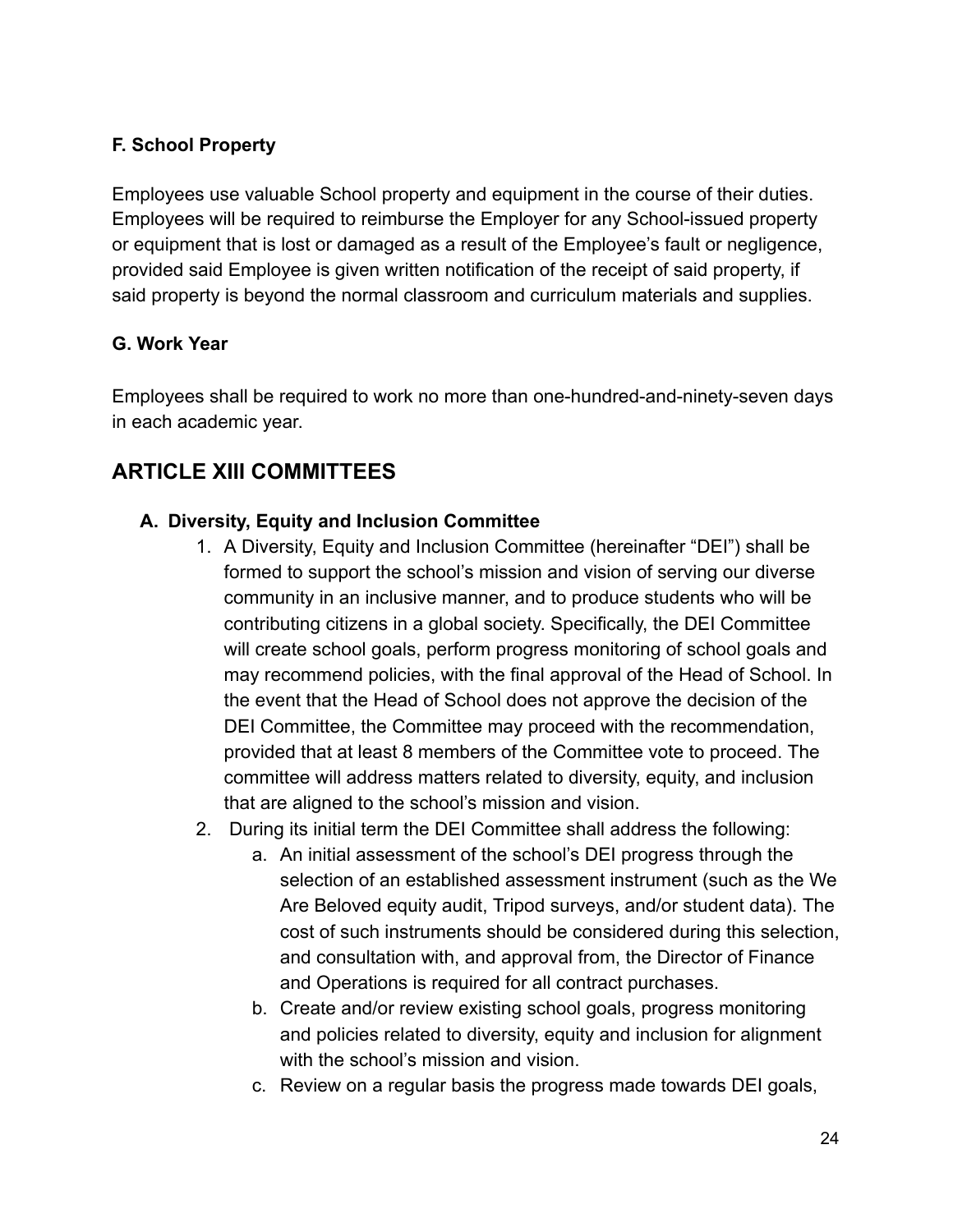and report these results to the school staff.

- 3. The DEI Committee shall have two Chairpeople, one appointed by the Employer and one appointed by the Union. The Chairpeople shall, jointly, schedule meetings, set agenda items and call votes of the Committee. In the event that the Chairpeople are unable to jointly perform any of their duties, if an individual Chairperson obtains the agreement of seven of the ten members, in writing, they may proceed in setting meetings, adding agenda items and calling votes.
- 4. The membership of the Committee is set at ten members, five of whom shall be selected by the Employer and five of whom shall be selected by the Union. These membership totals will include the Chairpeople. All members will have a single vote.
- 5. A Secretary will be selected from the membership by a simple majority vote of the members. The Secretary shall be responsible for taking the minutes of all meetings, including a listing of all agenda items and an overview of the Committee discussions, as well as the results of all votes. The Secretary shall be responsible for publishing the minutes of each meeting to the Employer and Employees within five school days of the meeting. In the event that the Secretary is not present for a meeting, the Chairpeople shall select a substitute Secretary for that meeting, who shall have the same Secretarial duties during said meeting.
- 6. Members of the DEI Committee shall serve terms of two to three years, so that after the initial membership is established, the terms of the members will be staggered. Of the initial membership, two Employer members and two Union members will serve two year terms, with the remaining members serving three year terms. All members selected after the initial terms shall serve three year terms. Members are permitted to serve consecutive terms. In the event that a member of the Committee resigns from the Committee or leaves the School, a replacement member will be selected to complete the term of the departing member,
- 7. The members of the Committee selected by the Employer and the Union shall include an Employer and Union member from each of the schools (Elementary School, Middle School and High School) and an Employer and Union member from Student Support (Special Education or English Language Learners staff).
- 8. The members of the DEI Committee shall strive for consensus whenever possible. In the event that consensus is not achievable, a majority of votes will be required for all decisions. A quorum for voting will be established with seven members present.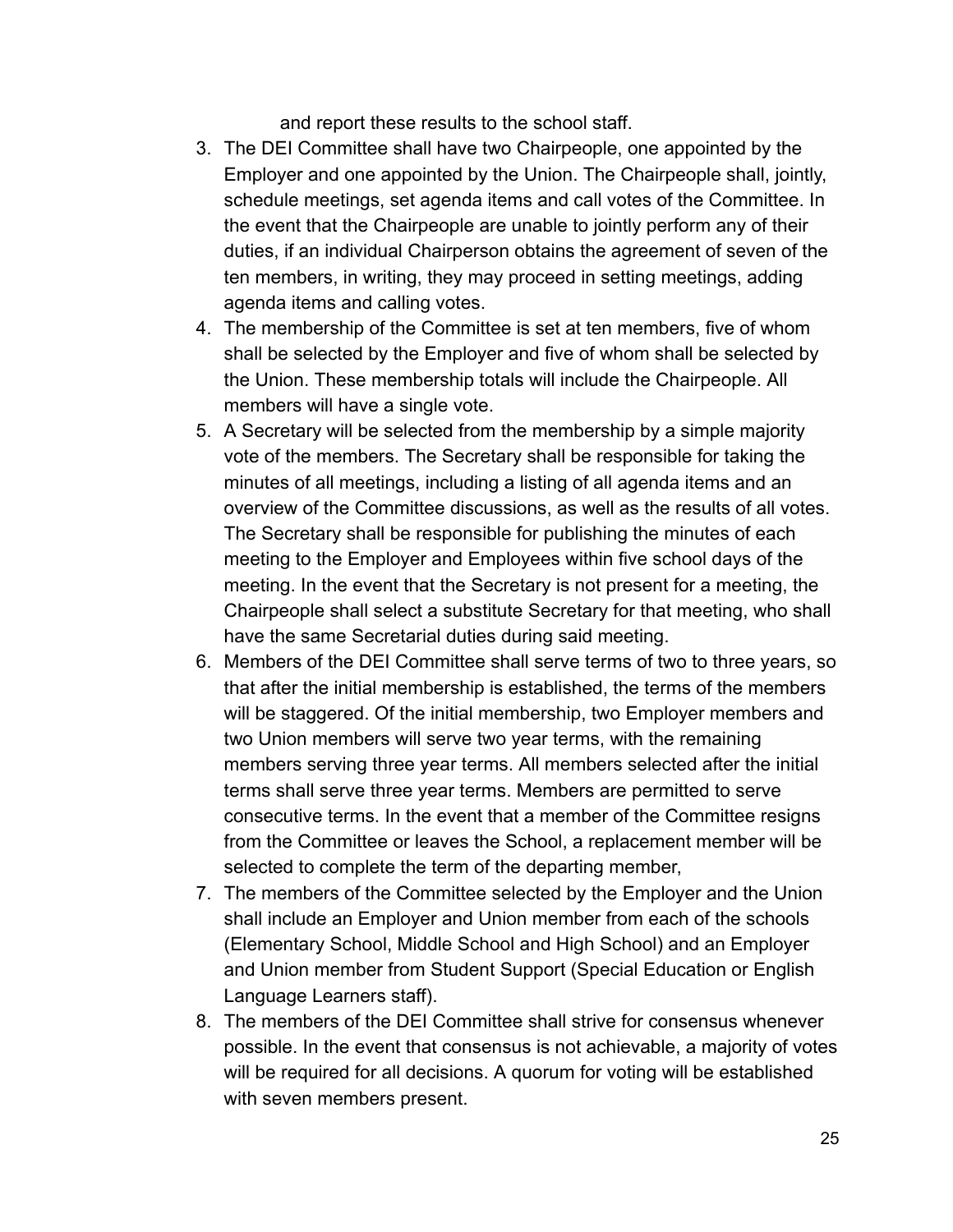- 9. The DEI Committee shall meet at least four times within each academic year.
- 10.The DEI Committee shall create Sub-Committees as needed, for the purpose of researching and recommending specific issues, progress monitoring, specific policy recommendations, and all other issues under the purview of the DEI Committee. Sub-Committees may be created with a simple majority vote of the DEI Committee. Sub-Committees shall have an equal number of Employer and Union members (drawn from the DEI Committee and additional faculty and staff), with the amount of members of each Sub-Committee, and a designation of their school role (Elementary School, Middle School, High School, Student Support) agreed to by a simple majority vote of the DEI Committee.

### **B. Leadership Committees**

- 1. Leadership Committees shall be established for each of the Elementary School, Middle School and High School. The purpose of these Committees shall be to improve academic performance of the Schools and the Programme which they represent, in the service of the MJCS mission and vision. These Committees shall facilitate collaboration amongst Employees and Administration by supporting faculty voice in Programme and School decision making. The Committees shall endeavor to fulfill their purpose through direct action or recommendations to the Head of School. These Committees will not create policies that affect other schools without approval of the Head of School.
- 2. Each Committee shall have two Chairpeople, one selected by the Administration and one selected by the Union. The Chairpeople shall jointly set meetings, establish agenda items and call votes. In the event that the Chairpeople are unable to jointly agree to such meetings, agenda items and votes, either Chairperson may do so with the written agreement of a majority plus one of the membership of that Committee.
- 3. The membership of each Committee shall consist of an equal number of members from the Administration and Employees of the relevant School, numbering between three and five members from each, inclusive of the Chairpeople.
- 4. Each Committee's members shall select a Secretary by majority vote. The Secretary of each Committee shall be responsible for recording the minutes of their Committee's meetings, including agenda items and an overview of discussions. If the Secretary of a Committee is not present for any meeting, the Chairpeople shall designate an Acting Secretary for the relevant meetings and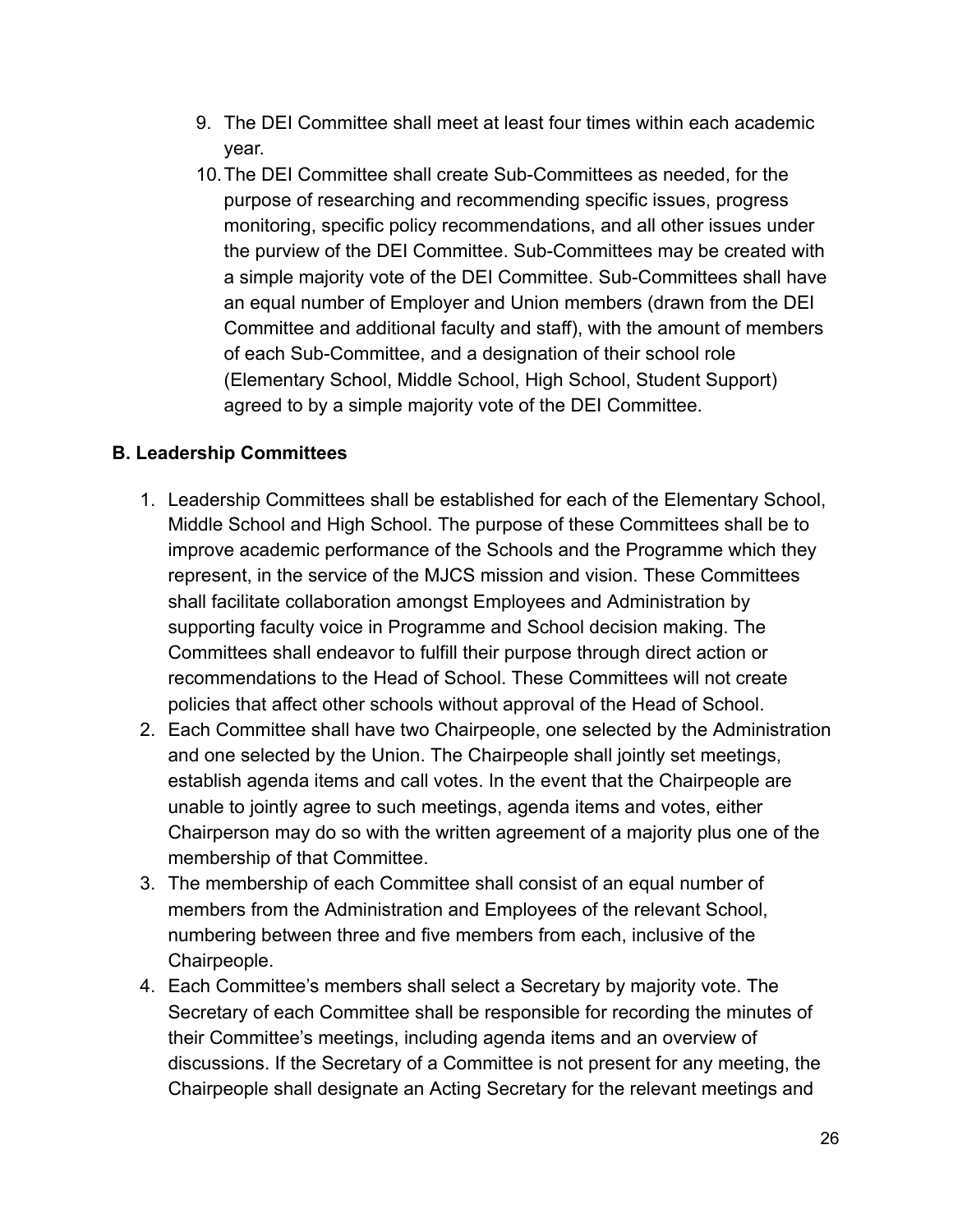the Acting Secretary shall be responsible for carrying out the required duties during said meeting. The Secretary shall report out the minutes of each meeting to the staff of the relevant school within one week of the meeting.

- 5. The members of these Committees shall strive for consensus in decision making when possible. In the event that a consensus can not be reached, a majority vote of the present members will be required for decisions. A quorum for voting shall be established by each Committee, with the quorum for each being at least a majority of the total membership of that Committee.
- 6. The term of each Committee member shall be one academic year, with the selection of Union members occuring during the academic year prior to the academic year in which the term shall be served. In the even that a Union or Administration member is unable to complete their term, a replacement shall be selected to complete the interrupted term. Members may serve additional subsequent terms.
- 7. These Committees shall meet at least four times each academic year.
- 8. These Committees may create Sub-Committees as needed, for the purpose of researching issues and making recommendations. Sub-Committees may address, progress monitoring, data collection, policies and practices. Sub-Committees shall have an equal number of Employee and Employer members. The establishment and membership of Sub-Committees shall be created through a simple majority vote of the relevant Committee members.
- 9. Each Committee shall create a dedicated Sub-Committee, within the first academic year of their existence, to address stipends related to additional duties and extra-curricular activities. These Sub-Committees shall also address membership requirements, deliverables, timelines and any additional requirements for clubs, sports teams, performance activities, professional training and education, and any other relevant staff opportunities.

#### **C. Labor Management Committee**

- 1. The Labor Management Committee will facilitate communication between the Employer and the Employees with regard to employment issues.
- 2. The Labor Management Committee shall consist of three (3) regular Union representatives and three (3) regular Employer representatives.
- 3. This Committee will meet on a schedule that the Committee determines by majority vote, but no less than three times per school year.
- 4. Majority vote decisions by the Labor Management Committee may result in a Memorandum of Understanding (MOU). However, the Committee shall have no authority to change, delete, or modify any of the terms of the existing Collective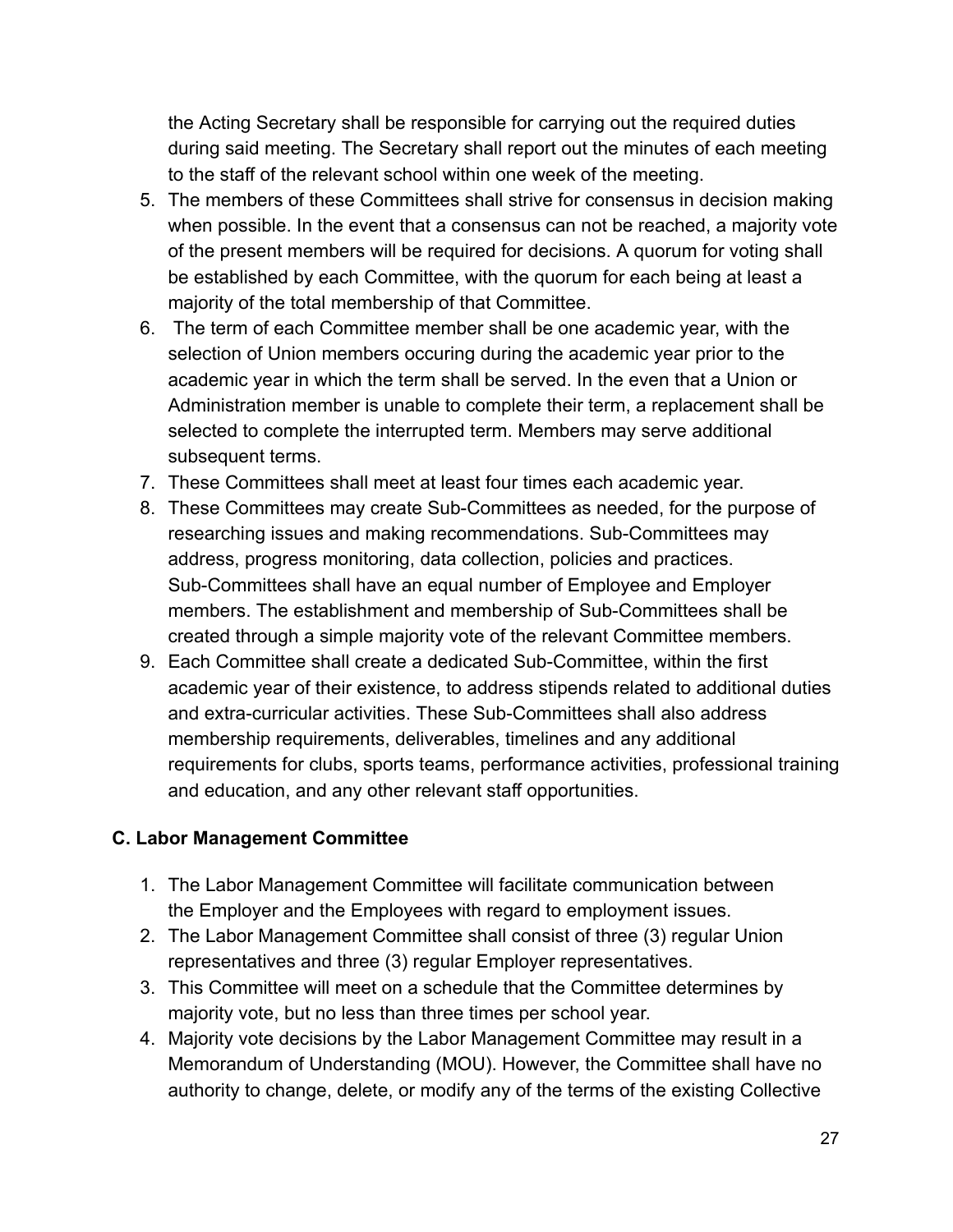Bargaining Agreement, nor consider grievances arising under the Agreement.

5. Majority votes on matters not requiring an MOU will be presented as a recommendation to the Head of School.

## **ARTICLE XlV – SCHOOL ENVIRONMENT**

## **A. Teacher Participation**

The Parties agree that participatory leadership through workplace collaboration is an essential practice in excellent schools. As the School has operated in the past, the Employer and the Union are committed to ensuring participation in discussions that positively impact the students and learning community.

## **B. Classroom Composition**

All students transferring into MJCS after the first month of the academic year will be assessed using appropriate grade level assessments prior to classroom placement by the School.

At Morris Jeff Community School all students with disabilities are a part of their grade level and homeroom class community. Students are provided a continuum of services as per their IEP. Services are provided both inside the classroom and/or in other settings as required by their IEP. The philosophy of MJCS is to ensure that every student with a disability is a part of their grade level, classroom, and school community.

## **C. Student Development**

The School is committed to educating the whole child. It recognizes that all aspects of our students' development must be considered and nurtured in order to fully meet his/her needs. This is consistent with the principles of the International Baccalaureate Organization, which focuses on the importance of its authorized schools realizing all aspects of child development in addressing students' education. The School has historically worked to find resources to support students' physical, emotional, social, cognitive and mental health needs, and will continue to do so.

Morris Jeff Community School is committed to diversity in education and to providing a learning environment that is child-centered and fosters personal, creative, and academic excellence. We believe inclusive environments are the best environments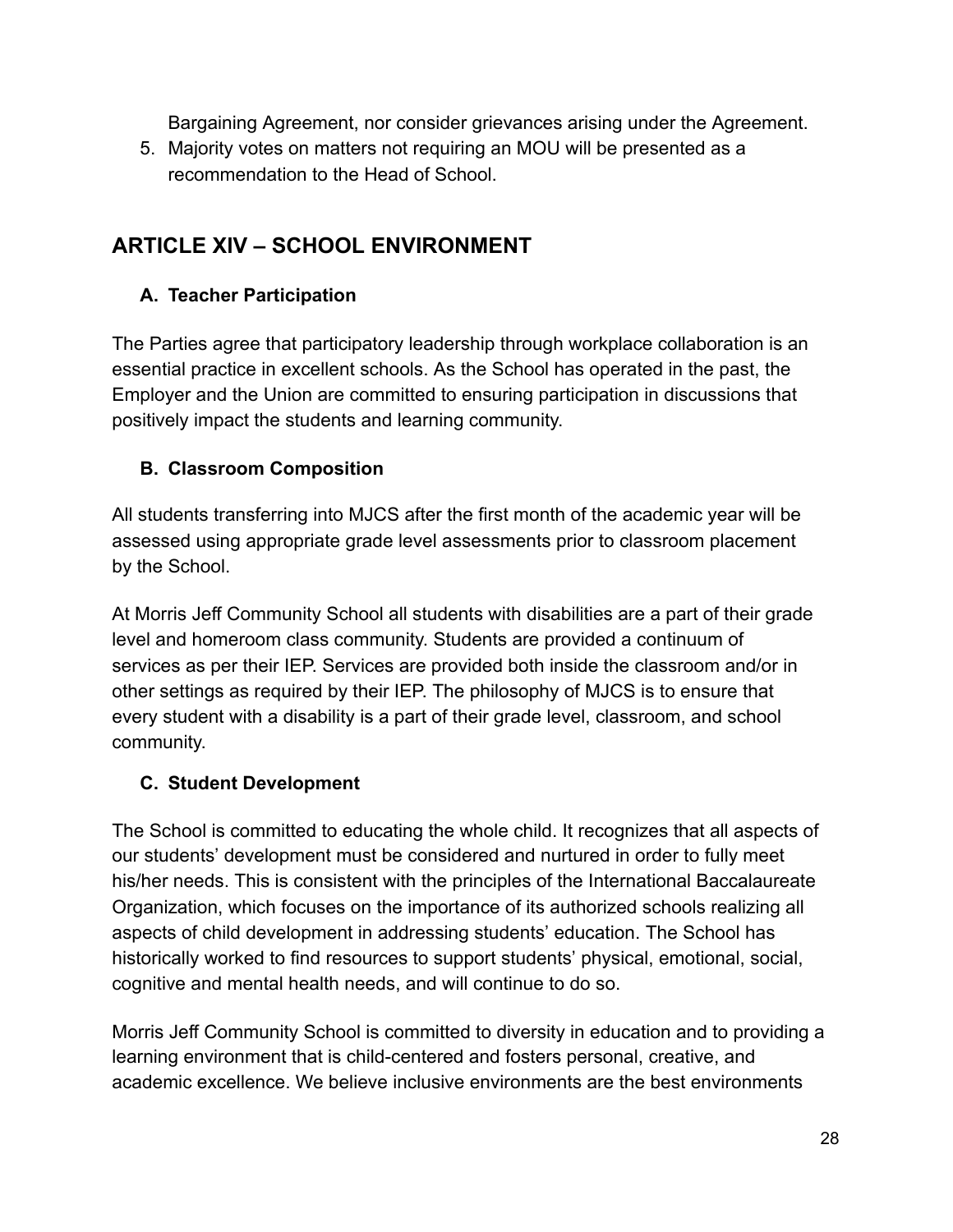for students to learn and grow. All students learn best when they learn with peers from a variety of backgrounds and experiences. Daily interactions between students with differences build our students' empathy for others, increase their ability to see others' perspectives, and allow our students to understand cultures different from their own. At Morris Jeff Community School, we believe that inclusion does not just apply to students with disabilities, but all students that require support to develop their talents fully. We believe that all Morris Jeff staff and administrators have a shared responsibility for the success of all students, regardless of their needs. The teachers, student support staff, and teaching assistants collaborate with each other and deliver instruction effectively using the principles of Universal Design for Learning (UDL).

## **ARTICLE XV – COMPENSATION**

## **A. Salary**

- 1. Salaries for teachers shall be increased by 2% over the salary schedule for 2018-2019. Salaries for teacher's assistants shall be increased by 3% over the salary schedule for 2018-2019. Salary schedules are attached hereto, and incorporated herein, as Appendices A, B and C.
- 2. Compensation pursuant to Appendix A is contingent upon the following: All employees in traditionally certified positions must be certified in the state of Louisiana within three calendar years of their start date or the ratification of this contract, whichever is later. All employees must restore lapsed certificates within a year of the date of expiration. Any employee that does not meet this requirement shall be compensated at the flat rate detailed in Appendix C.
- 3. Employer agrees that the \$1000/\$500 raise approved and funded by the State of Louisiana for Employees shall be matched for Pre-Kindergarten staff who are not currently covered by the relevant legislation. Employer shall not be liable for the continuation of this compensation if alternative funding is provided by the State of Louisiana for these staff members.

#### **B. Stipends**

Leadership Committees shall create Sub-Committees to address alterations and additions to the stipends for the category of club sponsors.

Absent guidance from the Leadership Committees, the following stipends shall be paid for the completion of the relevant activities during each academic year:

- 1. Middle School Coaches: \$1300; Middle School Assistant Coaches: \$650
- 2. High School Coaches: as determined by the Athletic Director and agreed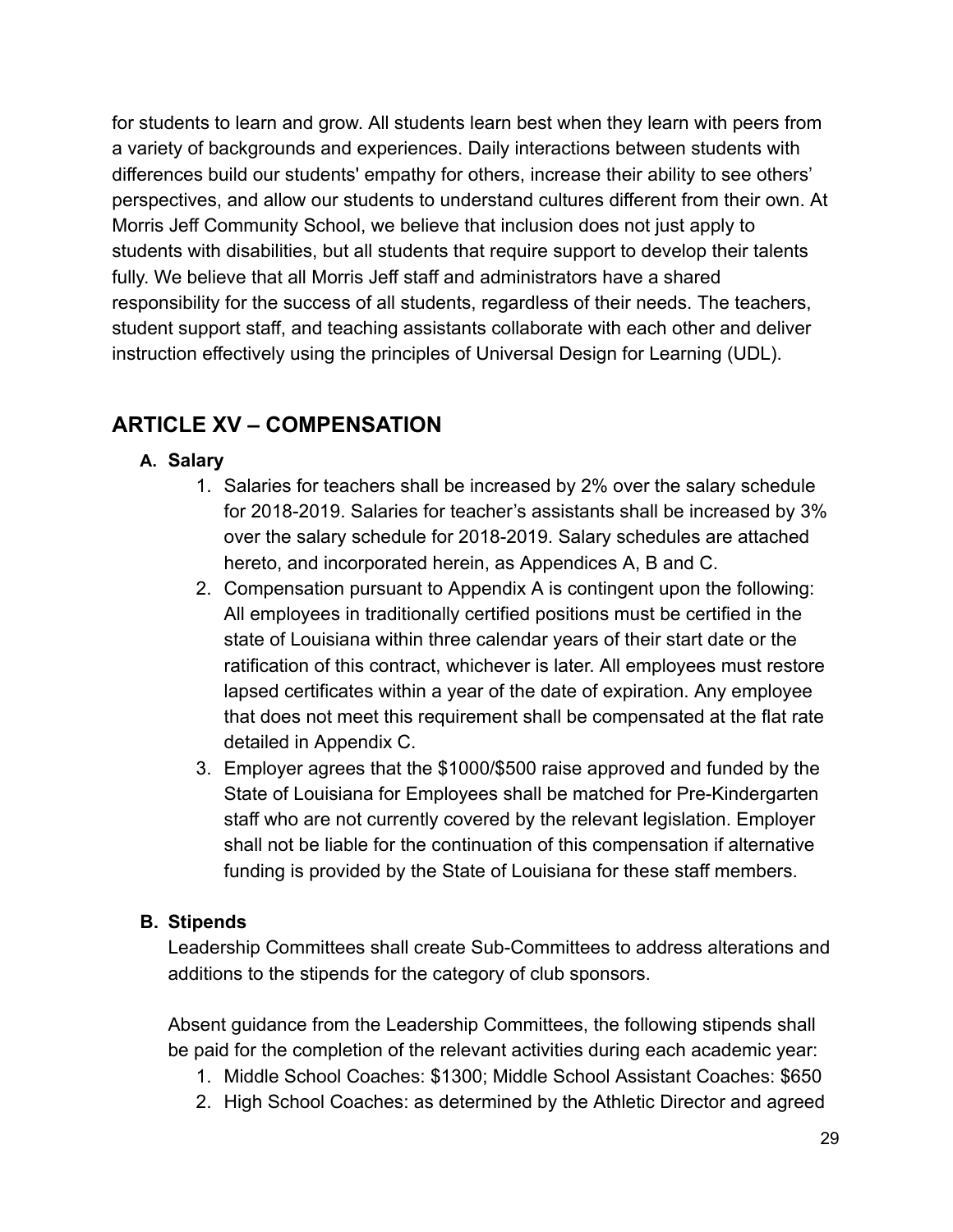to in writing by the relevant staff member

- 3. Grade Level Leaders and Department Heads/or other (Departments/ grade levels must consist of 3 or more employees) \$600
- 4. Club Sponsors: \$500

## **C. Benefits**

1. The School will continue to pay 70% of employee premiums for Employees who participate in the School's group health insurance plan. Employees will continue to pay 30% of such premiums.

2. The School will continue to provide the following additional benefits to all full-time Employees who properly enroll in such plans, without cost to the Employee:

a. Short term disability insurance;

b. Long-term disability insurance;

c . Life Insurance.

3. The employer will continue to provide retirement benefits through the Teacher Retirement System of Louisiana.

## **ARTICLE XVI – LEAVE PROVISIONS**

## **A. Paid Time Off for Illness or Personal Leave**

1. All employees shall receive 11 days (88 hours) paid time off (hereinafter, "PTO") per school year to be used for illness or personal leave. This leave shall be accrued proportionally over the course of the school year.

2. Employees shall be given an opportunity during the last two weeks of the school year to designate unused PTO days as follows:

- a. The first five unused PTO days may be rolled over to the PTO account of the employee for the following school year.
- b. Up to five additional unused PTO days may be "cashed out." The cash out amount will be added to the first pay period following the end of the school year, by means of a second paycheck. The cash out amount will be calculated by multiplying the number of qualifying unused PTO days by the average daily salary of the Employee during the school year in which said PTO days were accrued. The cash out option may be used only after the Employee has rolled over a full five unused PTO days.
- c. Employees may choose to donate unused PTO days to a pool that may be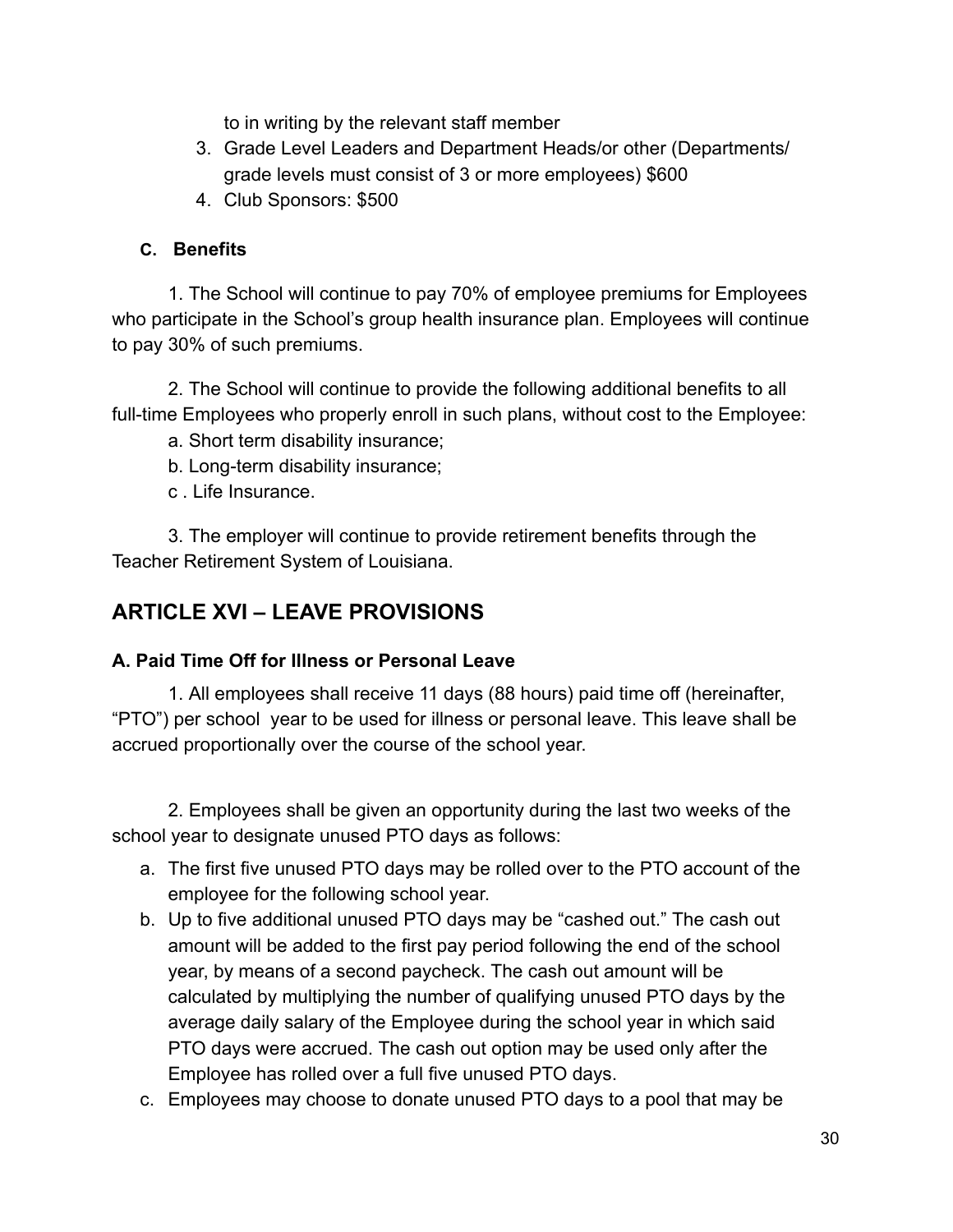drawn from by Employees during extended periods of need, with said pool and donations thereto to be managed by the Employer. The Employer retains the right to approve the use of this donated PTO pool on a case by case basis.

3. Employees shall not be allowed to exceed sixteen days of accrued PTO within any school year. If an employee takes PTO beyond these sixteen days, they shall be docked pay commensurate to the additional time taken.

4. Requests for personal leave must be made at least five school days in advance.

5. Employer may designate certain scheduled work days as "blackout days" prior to the start of the academic year. Blackout days shall not exceed 15% of total work days in a given academic year. If an Employee elects to take PTO on a date that has been designated a blackout day, said Employee will be assessed 1.5 PTO days (rather than the standard 1.0 PTO days) or 0.75 PTO days (rather than the standard 0.5 PTO days).

6. Employees may request half days (4 hours) or whole days (8 hours) of PTO.

7. Employees shall be entitled to utilize no more than five days of PTO, beyond their accrued and banked allotment, absent written approval from the Employer. If an Employee is terminated or resigns with a negative balance of PTO days, a commensurate amount of salary will be deducted from their final paycheck. If an Employee, at any time during the academic year, exceeds their potential PTO balance for that academic year, a commensurate amount of salary may be deducted from the next available pay period after the time of the overage.

## **B. Bereavement Leave**

- 1. An Employee shall be granted a leave of absence for the death of any member of the immediate family without loss of pay or benefits or deduction from other personal leave.
- 2. Members of the immediate family include the Employee's spouse, domestic partner, child, parent, parent-in-law, grandparent, grandparent-in-law, granddaughter, grandson, daughter-in-law, son-in-law, step-parent, brother, sister, brother-in-law, sister-in-law, daughter or son of employee's spouse.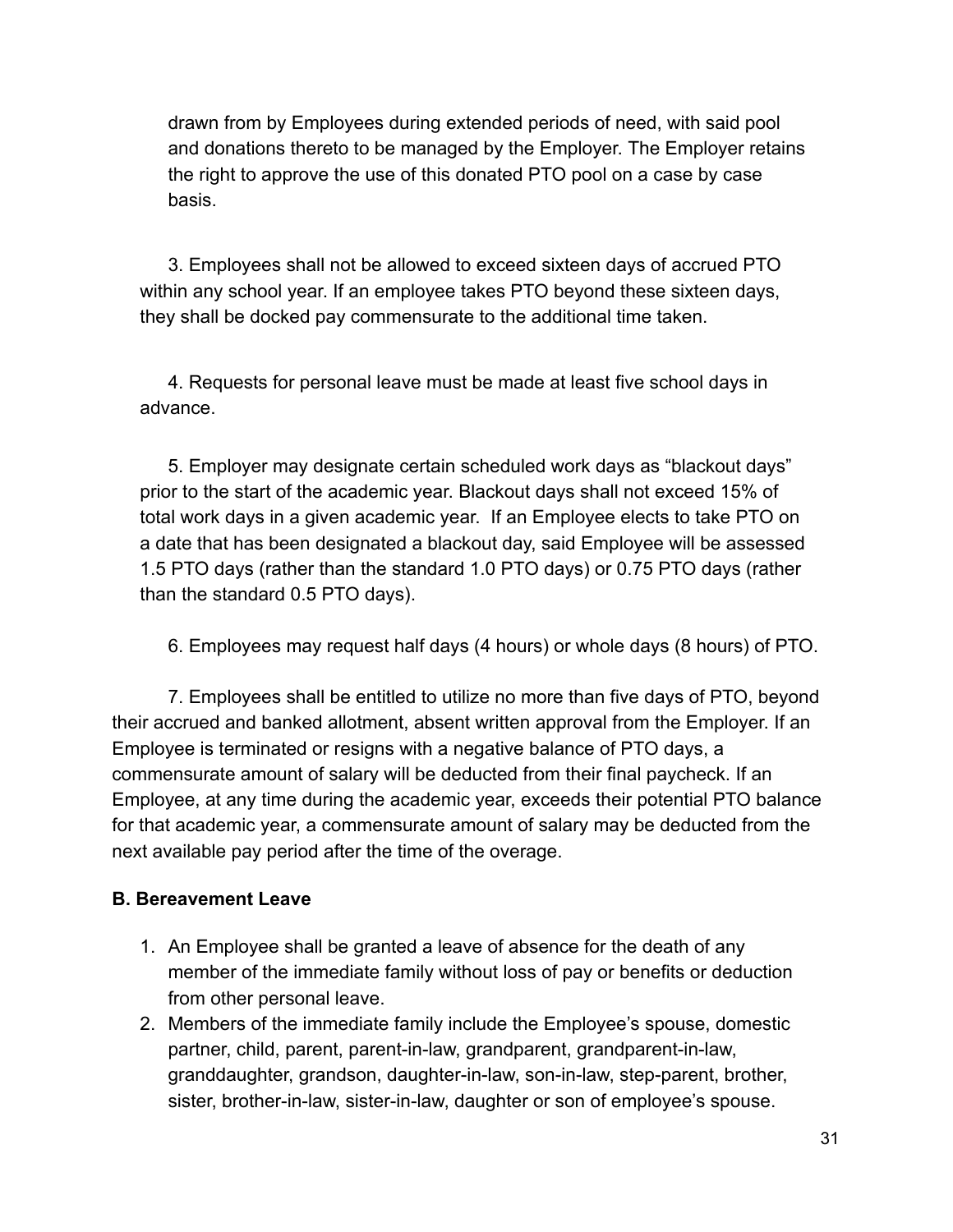3. This leave shall be for no more than five days.

## **C. Jury Duty**

Employees summoned for jury duty will be granted a leave of absence for the period of time required for such jury duty. The leave of absence will be granted without loss of personal leave time. Any Employee summoned for jury duty must provide the Director of Finance and Operations with an authentic summons, subpoena or notice prior to such duty and upon returning to work must present proof of jury duty service, including the dates of the Employee's service.

Employees are expected to return to work if they are excused from jury duty during their regular working hours.

### **D. Religious Observance**

Employees shall be permitted to use personal leave for religious holidays that are not observed by the school. If an employee has no personal leave available, additional religious observances may be granted by the Head of School as unpaid leave.

## **E. Family and Medical Leave**

Employees have the right to take leave in accordance with the Family & Medical Leave Act (FMLA). Employees shall use paid time off for illness or Personal leave concurrently with any leave taken pursuant to the FMLA.

## **ARTICLE XVII – VACANCIES AND HIRING, RESIGNATION AND LAYOFF**

## **A. Vacancies**

A vacancy occurs whenever an Employee is promoted, transferred, demoted, discharged, or the Employee resigns from a position. Any Employee who wishes to be considered for a vacancy must submit a written request for consideration, with any information requested by the school, such as a resume and cover letter to the Head of School, and either the Employee's supervising Programme Coordinator or Director.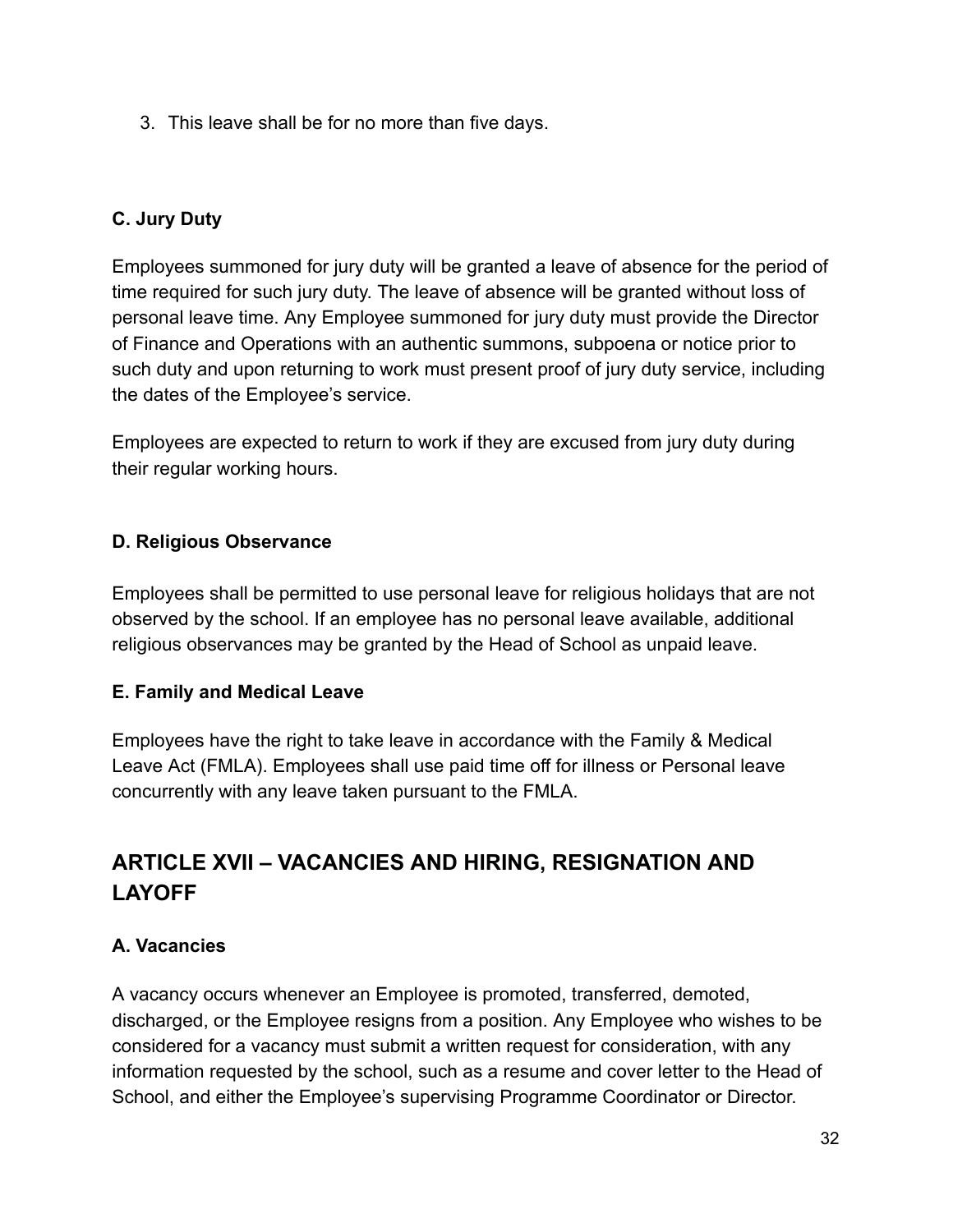Before publicly advertising any vacancy, the School will provide written notice of the Vacancy to Employees and the Union.

The school will comply with the following procedure when filling vacancies that are part of the annual hiring process typically starting in the winter to hire staff for the following school year. The school is not obligated to follow this procedure during exigent circumstances, including but not limited to the death, discharge, or unanticipated resignation/retirement of an employee:

1. The school will consider every Employee who submits a written request for consideration, with all requested information, before the vacancy is filled.

2. The Head of School will interview the candidate(s) who is determined to be the most qualified for the vacancy by the Head of School.

3. If the candidate has a successful interview, he/she typically will be invited to submit a lesson plan and to teach that lesson while being observed by the Head of School or his/her designee and, if possible one or more teachers.

4. When possible, within 24 hours, the Head of School and team members present during the sample teach will share feedback **.** 

5. The Head of School will fill all vacancies with the candidate who he/she believes to be most qualified, in accordance with all applicable laws and regulations, as well as policies and procedures adopted by BESE and the School. The Head of School also may consider whether filling a vacancy by transferring an Employee candidate would cause additional disruption in the Employee's existing class(es). 6. Every job offer made about the hiring of a candidate (internal or external) shall be coupled with an offer letter stating the same.

## **B. Employee Resignation**

In order to minimize the disruption caused when an Employee resigns without notice, all employees agree to provide the Head of School, or their designee, written notice of the intent to resign his/her employment no less than fourteen (14) days before his or her last day of work. Employer recognizes that Employees shall continue to receive compensation and benefits pursuant to this contract through and until the commencement of the academic year following the notice of resignation, provided said Employee has completed their employment responsibilities through the end of the academic year in which the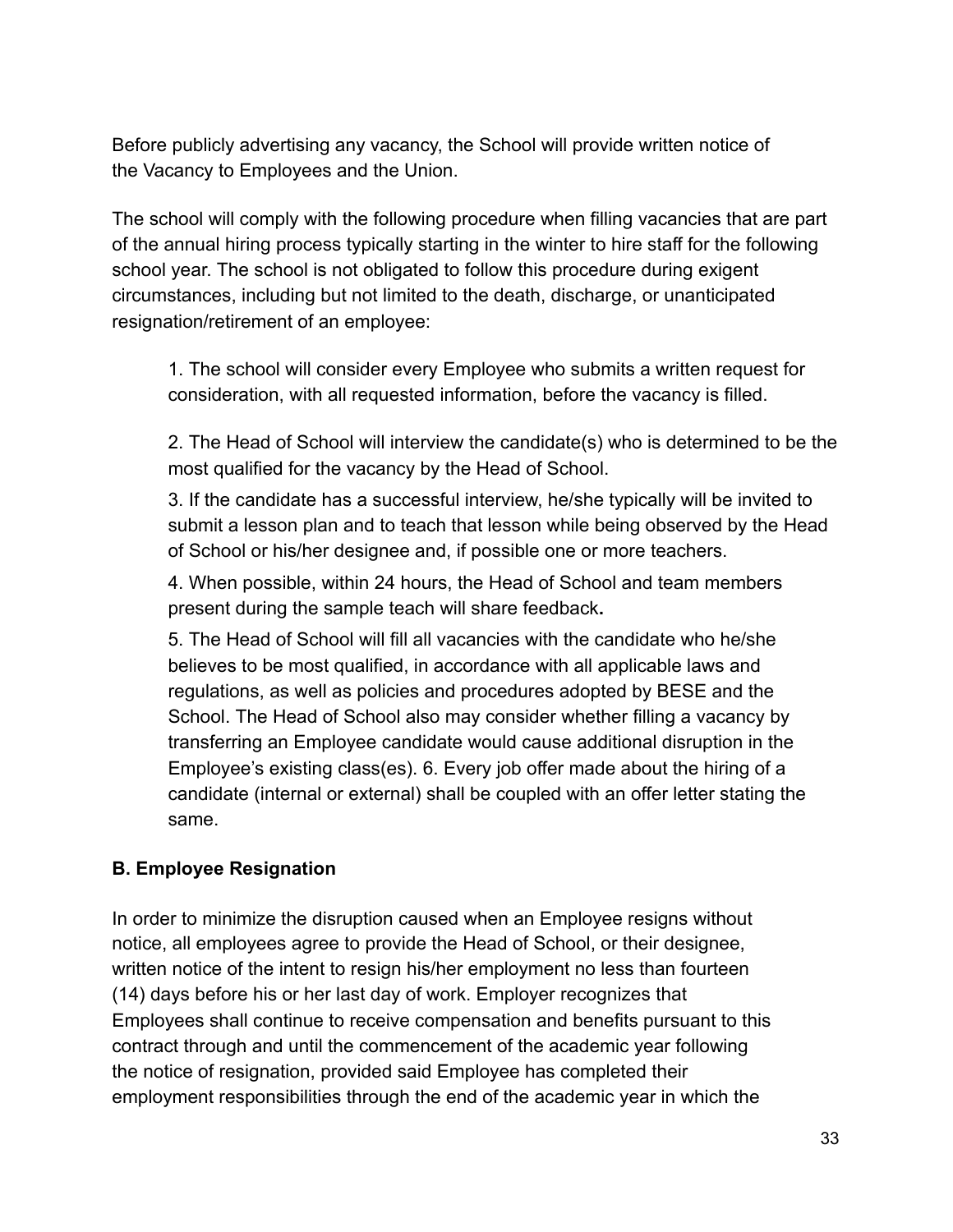resignation was tendered, inclusive of professional development periods immediately following the academic year in which the resignation was tendered.

## **C. Layoff**

A layoff occurs if the School determines that it must reduce the number of

Employees in the <sup>overall</sup> bargaining unit resulting in the separation of employment, without fault or delinquency on the Employee's part, because of adverse economic conditions.

Employees will be selected for layoff by the School after considering the following criteria, which are not necessarily listed in order of priority:

1. Length of service with the School;

2. Demonstrated current and past performance;

3. The needs of the School for employees with specific experience, skills, qualifications and/or certification; and

4. Promotion potential and transferability of skills to other positions within the bargaining unit.

An Employee's length of service is measured from the original date of hire by the School, as long as there has not been a break in service greater than 30 days. For purposes of this section, Employees with breaks in service greater than 30 days, but less than one year per break, are credited only for their time actually worked; that is, the break time does not get counted unless required by law. Employees with a break in service greater than one year will receive credit for service only from their most recent date of hire with the School.

## **ARTICLE XVIII – NO STRIKE/NO LOCKOUT**

During the life of the Agreement or any written extension hereof, the Union on behalf of its officers, agents and members, agrees that so long as this Agreement or any written extension hereof is in effect there shall be no strikes, sympathy strikes, secondary strikes, slowdowns, or picketing, boycotts or cessation of work that interferes with the Employer's operations.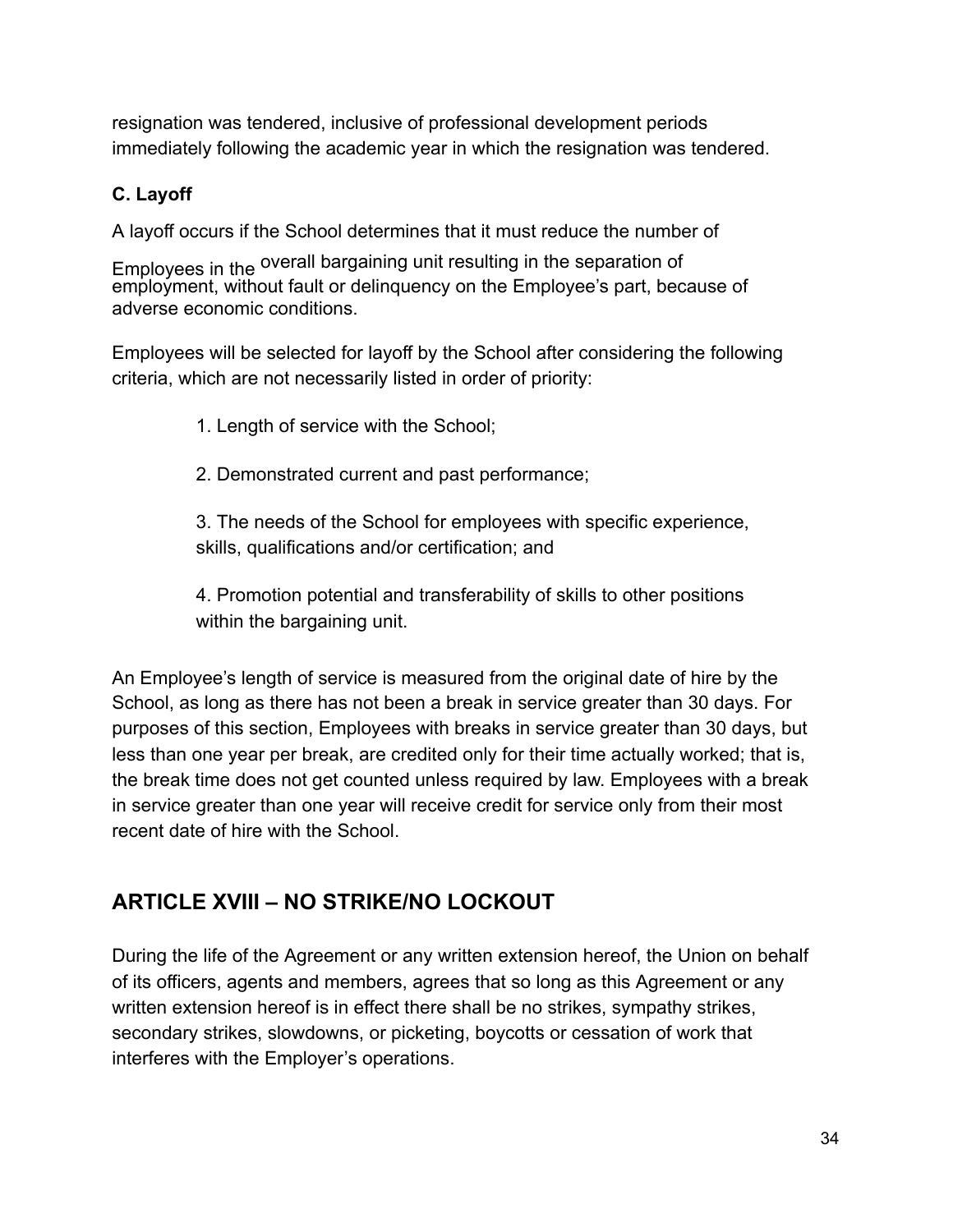Any Employee who violates this provision shall be subject to disciplinary action, including discharge, and such action may not be raised as a grievance or be subject to the arbitration provision of this Agreement, except on the issue of Employee participation. Any claim, action, or suit for damages that is commenced by the Employer as a result of the Union's violation of this Article shall not be subject to the grievance and arbitration provisions of this Agreement.

If any of the acts of conduct prohibited herein, above, occur during the term of this Agreement, or any written extension thereof, the Employer shall not be required to discuss, negotiate, hear or rule on any problem or grievance related to such acts, until such time as the prohibited acts are discontinued. The Employer will also be allowed to notify the public as well as all Employees covered by this Agreement (including but not limited to registered letter, media and newspaper announcement in the Orleans Parish, New Orleans area) that the Employees' activity is unauthorized in violation of this Agreement and each Employee should resume work at the school.

Employer agrees that there shall be no lock out of bargaining unit employees during the duration of this agreement or during any extensions of this Agreement.

## **ARTICLE XIX – MISCELLANEOUS**

## **A. Severability**

If any provision of this Agreement is held to be unlawful by a court of competent jurisdiction, the remaining provisions of this Agreement shall remain in full force and effect and the Parties to the Agreement shall meet within ten (10) days for the purpose of reopening negotiations on the unlawful provision(s).

## **B. Successors and Assigns**

This Agreement shall be binding upon the successors and assigns of the parties hereto, and no provisions, terms or obligations contained in this agreement shall be affected or modified by the merger, consolidation, transfer of assignment, change in legal status or management of either party hereto. In the event that any entity to whom this Agreement is assigned fails to maintain all of the terms and conditions set forth herein, the Employer shall be liable for any and all quantifiable damages arising out of the assignee's failure to uphold this Agreement.

#### **C. Reopener**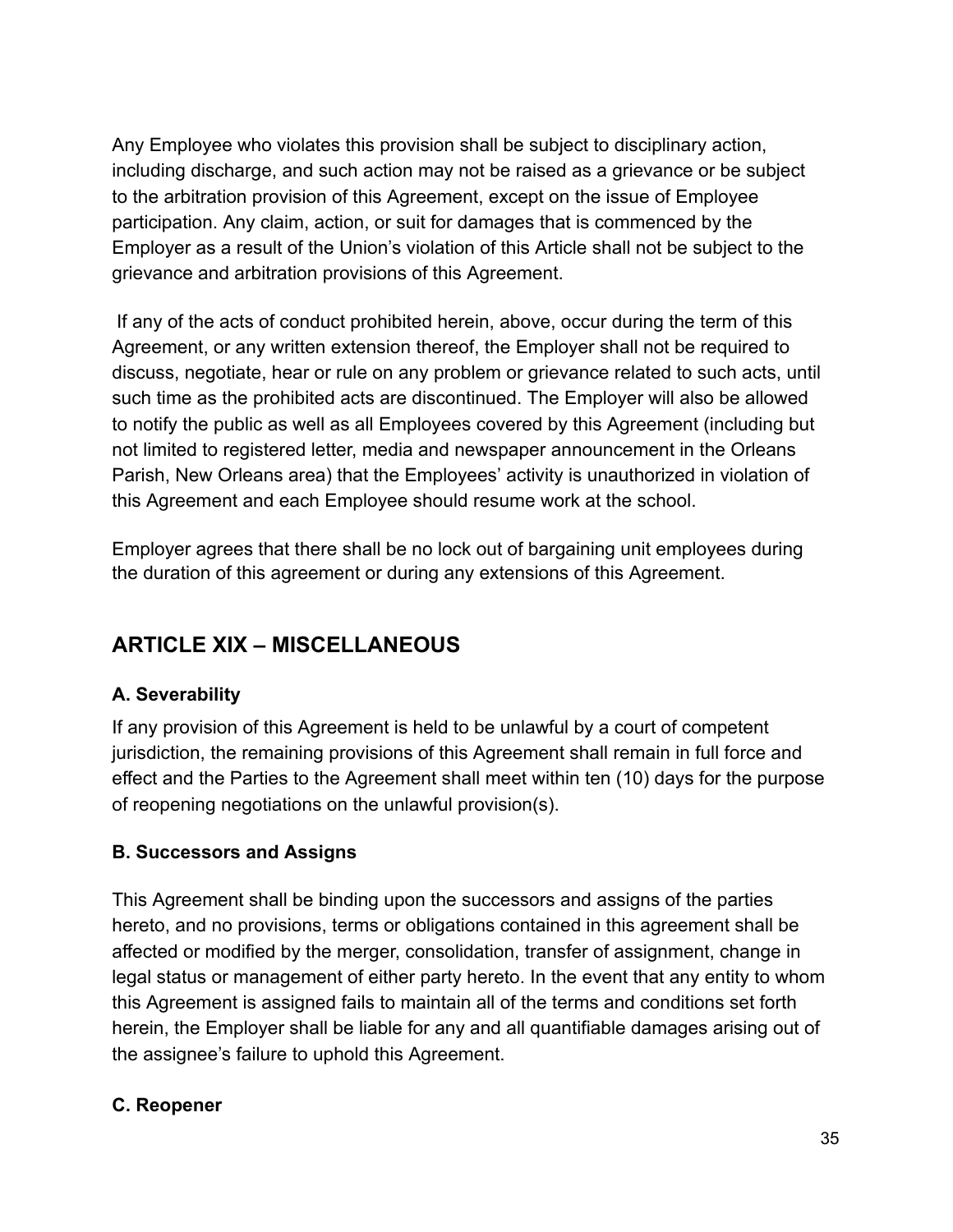Upon mutual agreement of the Union and the Employer, specific sections of the contract may be opened for revision.

#### **ARTICLE XX - DURATION**

This agreement becomes effective on the 1st day of January, 2020 and shall continue in full force and effect until its expiration date on the 30th day of June, 2023. The Agreement shall be automatically renewed from year to year thereafter unless either party gives notice, in writing, to the other party at least ninety (90) days prior to the expiration date of this Agreement, or the expiration date of any renewal period, of its intention to change, terminate or modify the agreement. However, once such notice has been given, extensions may be agreed to with the written approval of both parties. Where such notice is given, then the parties shall endeavor during said ninety (90) day period to negotiate an Agreement in good faith and if none is reached, then this Agreement shall terminate and come to an end.

ENTERED INTO on this, the  $\mathcal{Q}_\text{max}$  day of January, 2020.

**Blaine LeCesne Chair, Board of Directors Morris Jeff Community School** 

**Wanda Richard** President, **United Teachers of New Orleans**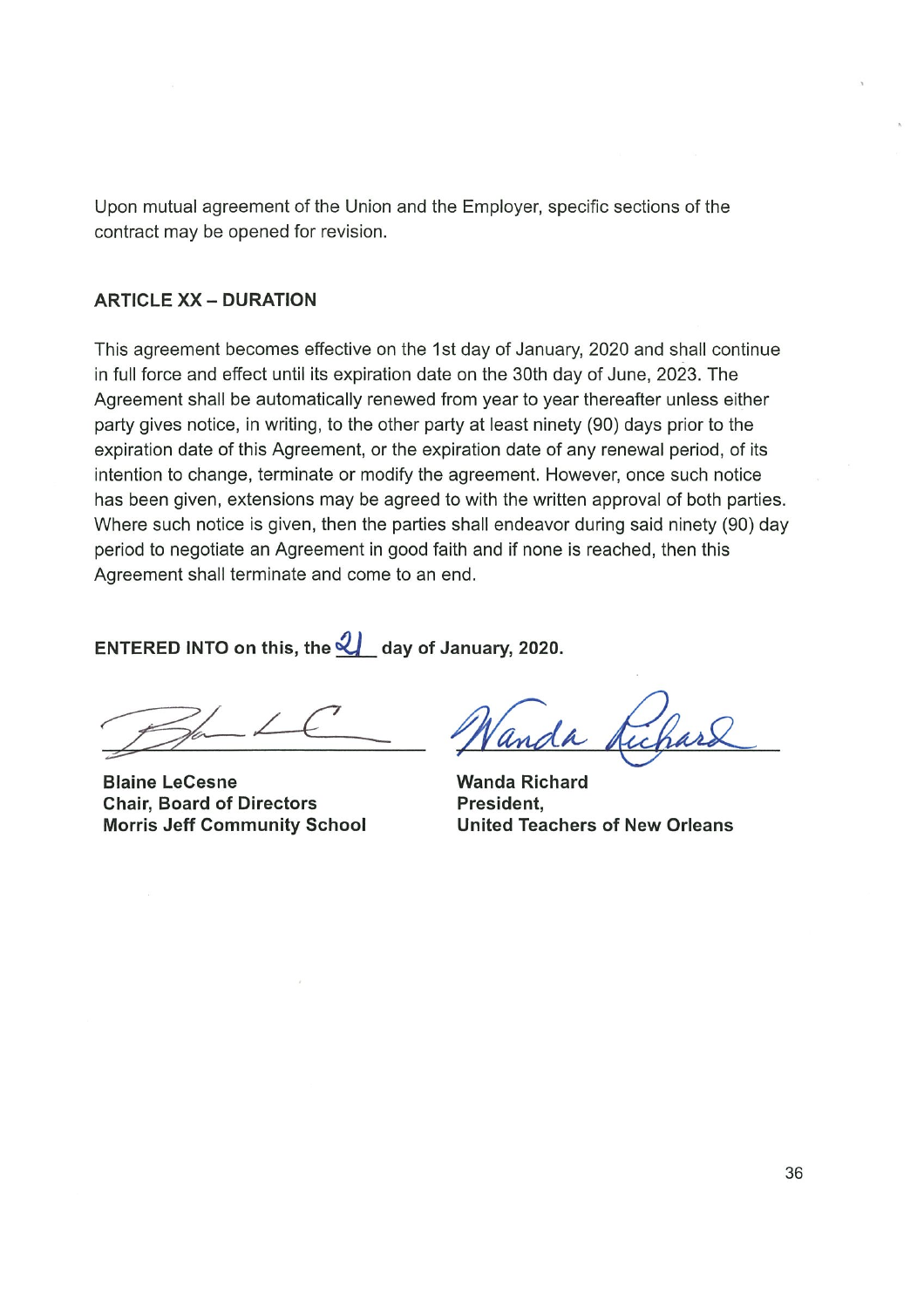**Appendix A Salary Scale for Teachers Effective January 2020 through June 2023**

| <b>Step</b>    | <b>Bachelors</b> | <b>Masters</b> | Masters + 30 |
|----------------|------------------|----------------|--------------|
| 0              | \$46,850         | \$47,282       | \$47,715     |
| 1              | \$47,369         | \$47,845       | \$48,320     |
| $\overline{2}$ | \$47,888         | \$48,407       | \$48,927     |
| 3              | \$48,407         | \$48,970       | \$49,533     |
| 4              | \$48,927         | \$49,533       | \$50,139     |
| 5              | \$49,447         | \$50,095       | \$50,745     |
| 6              | \$49,966         | \$50,658       | \$51,351     |
| 7              | \$50,485         | \$51,221       | \$51,957     |
| 8              | \$51,004         | \$51,783       | \$52,563     |
| 9              | \$51,524         | \$52,346       | \$53,169     |
| 10             | \$52,043         | \$52,909       | \$53,774     |
| 11             | \$52,563         | \$53,471       | \$54,380     |
| 12             | \$53,082         | \$54,035       | \$54,987     |
| 13             | \$53,602         | \$54,598       | \$55,593     |
| 14             | \$54,121         | \$55,160       | \$56,199     |
| 15             | \$54,640         | \$55,723       | \$56,805     |
| 16             | \$55,160         | \$56,286       | \$57,411     |
| 17             | \$55,680         | \$56,848       | \$58,017     |
| 18             | \$56,199         | \$57,411       | \$58,622     |
| 19             | \$56,718         | \$57,974       | \$59,228     |
| 20             | \$57,237         | \$58,536       | \$59,834     |
| 21             | \$57,756         | \$59,099       | \$60,441     |
| 22             | \$58,277         | \$59,662       | \$61,047     |
| 23             | \$58,796         | \$60,224       | \$61,653     |
| 24             | \$59,315         | \$60,787       | \$62,259     |
| 25             | \$59,834         | \$61,350       | \$62,865     |
| 26             | \$60,354         | \$61,912       | \$63,471     |
| 27             | \$60,874         | \$62,475       | \$64,076     |
| 28             | \$61,393         | \$63,038       | \$64,682     |
| 29             | \$61,912         | \$63,600       | \$65,288     |
| 30             | \$62,432         | \$64,163       | \$65,894     |
| 31             | \$63,056         | \$64,805       | \$66,553     |
| 32             | \$63,687         | \$65,452       | \$67,219     |
| 33             | \$64,323         | \$66,107       | \$67,891     |
| 34             | \$64,967         | \$66,768       | \$68,571     |
| 35             | \$65,617         | \$67,436       | \$69,256     |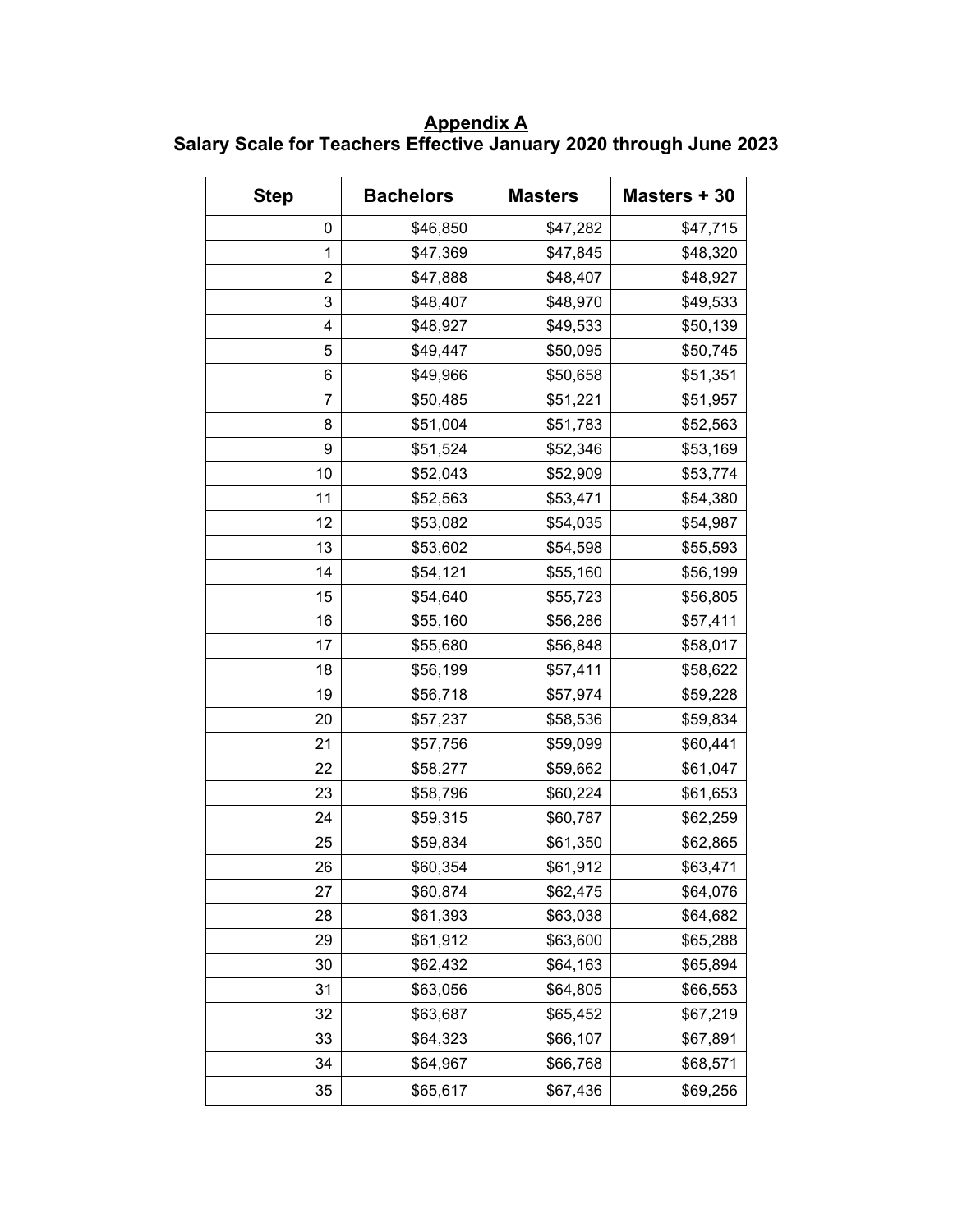**Appendix B Salary Scale for Teaching Assistants Effective January 2020 through June 2023**

| <b>Step</b> | <b>HS Diploma</b> | Associate's | <b>Bachelors</b> |
|-------------|-------------------|-------------|------------------|
| 0           | \$21,842          | \$24,027    | \$26,429         |
| 1           | \$22,272          | \$24,500    | \$26,950         |
| 2           | \$22,709          | \$24,980    | \$27,479         |
| 3           | \$23,158          | \$25,474    | \$28,021         |
| 4           | \$23,616          | \$25,978    | \$28,575         |
| 5           | \$24,085          | \$26,494    | \$29,143         |
| 6           | \$24,564          | \$27,020    | \$29,723         |
| 7           | \$25,054          | \$27,560    | \$30,316         |
| 8           | \$25,555          | \$28,110    | \$30,922         |
| 9           | \$26,067          | \$28,674    | \$31,542         |
| 10          | \$26,592          | \$29,250    | \$32,176         |
| 11          | \$27,127          | \$29,840    | \$32,824         |
| 12          | \$27,675          | \$30,442    | \$33,486         |
| 13          | \$28,235          | \$31,059    | \$34,165         |
| 14          | \$28,807          | \$31,688    | \$34,857         |
| 15          | \$29,393          | \$32,333    | \$35,565         |
| 16          | \$29,991          | \$32,991    | \$36,290         |
| 17          | \$30,603          | \$33,664    | \$37,031         |
| 18          | \$31,229          | \$34,353    | \$37,788         |
| 19          | \$31,870          | \$35,057    | \$38,562         |
| 20          | \$32,524          | \$35,776    | \$39,354         |
| 21          | \$33,193          | \$36,513    | \$40,164         |
| 22          | \$33,877          | \$37,265    | \$40,992         |
| 23          | \$34,577          | \$38,034    | \$41,838         |
| 24          | \$35,293          | \$38,822    | \$42,704         |
| 25          | \$36,024          | \$39,626    | \$43,589         |
| 26          | \$36,772          | \$40,449    | \$44,494         |
| 27          | \$37,537          | \$41,290    | \$45,419         |
| 28          | \$38,319          | \$42,150    | \$46,365         |
| 29          | \$39,118          | \$43,030    | \$47,333         |
| 30          | \$39,935          | \$43,928    | \$48,321         |
| 31          | \$40,769          | \$44,847    | \$49,332         |
| 32          | \$41,622          | \$45,784    | \$50,362         |
| 33          | \$42,492          | \$46,741    | \$51,416         |
| 34          | \$43,380          | \$47,718    | \$52,490         |
| 35          | \$44,286          | \$48,715    | \$53,586         |